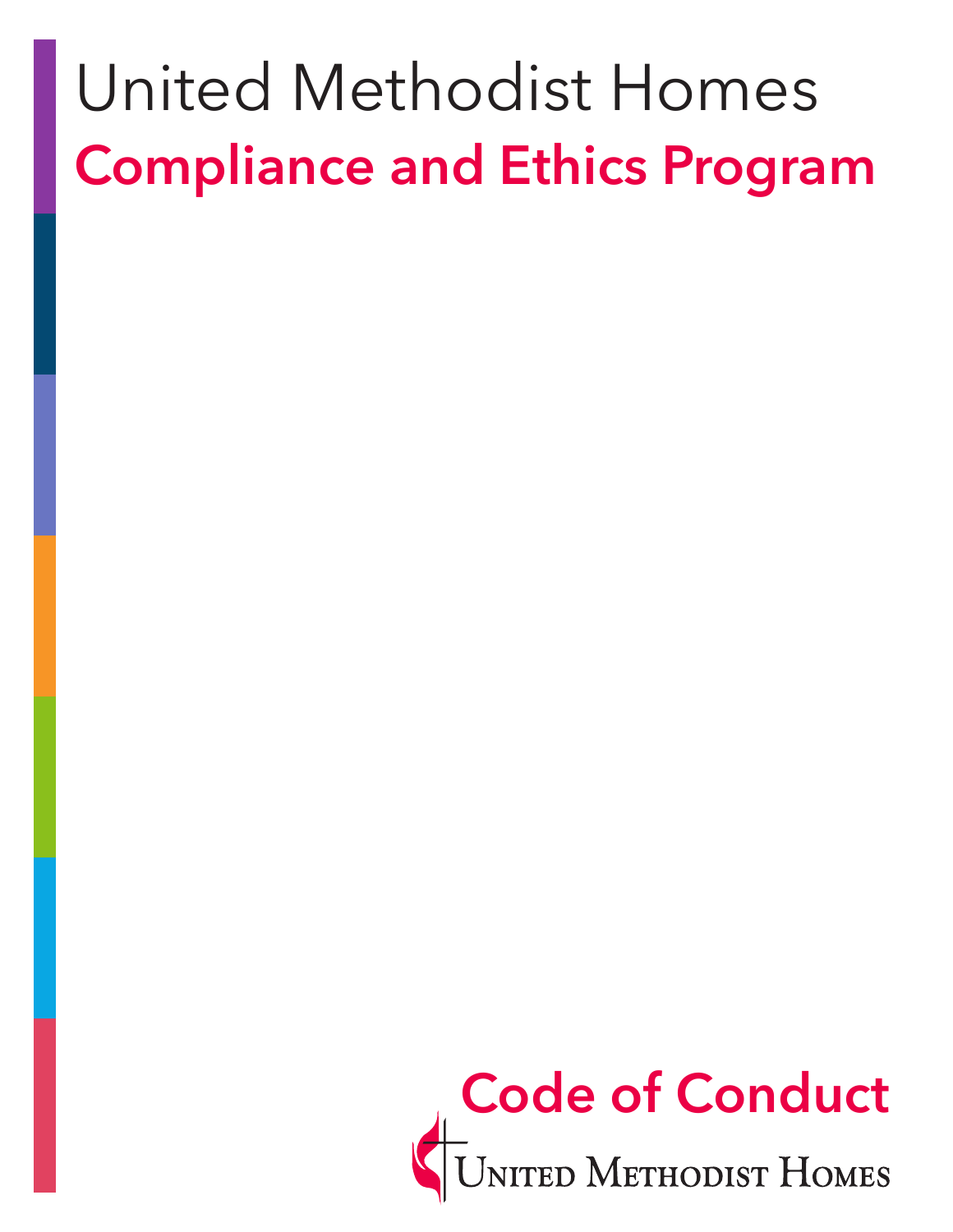# Table of Contents

| Scope of our Program                             |    |
|--------------------------------------------------|----|
| <b>Compliance Officer</b>                        |    |
| <b>Compliance Program Management</b>             | 2  |
| Introduction                                     | 4  |
| <b>A Shared Responsibility</b>                   | 5  |
| <b>A Personal Obligation</b>                     | 6  |
| <b>Reporting Compliance Concerns</b>             | 6  |
| <b>Compliance Line</b>                           | 6  |
| <b>Care Excellence</b>                           |    |
| <b>Resident Rights</b>                           |    |
| <b>Abuse and Neglect</b>                         | 8  |
| <b>Elder Justice Act</b>                         | 9  |
| <b>Resident Confidentiality/HIPAA</b>            | 9  |
| <b>Resident Property</b>                         | 9  |
| <b>Providing Quality Care</b>                    | 10 |
| <b>Medical Services</b>                          | 10 |
| <b>Professional Excellence</b>                   | 11 |
| <b>Hiring and Employment Practices</b>           | 11 |
| <b>Employee Screening</b>                        | 11 |
| Licensure, Certification and Exclusion Screening | 12 |
| <b>Employee Relations</b>                        | 12 |
| <b>Workplace Safety</b>                          | 12 |
| <b>Organizational Relations</b>                  | 13 |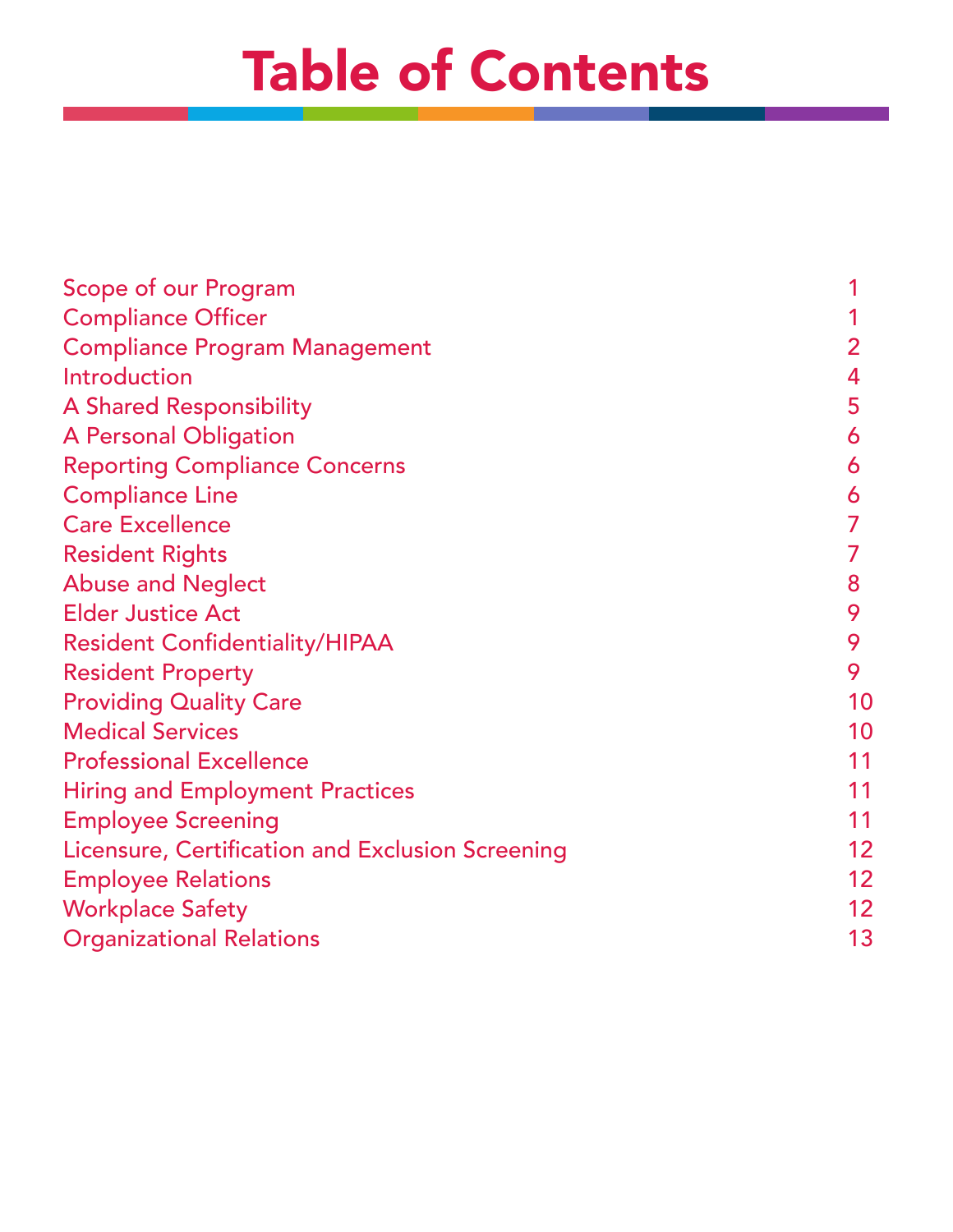# Table of Contents

| <b>Proprietary Information</b>              | 13 |
|---------------------------------------------|----|
| <b>Gifts</b>                                | 14 |
| <b>Business Courtesies</b>                  | 14 |
| <b>Conflict of Interest</b>                 | 15 |
| <b>Use of Property</b>                      | 15 |
| <b>Computers /Internet</b>                  | 16 |
| <b>Vendor Relationships</b>                 | 16 |
| <b>Marketing and Advertising</b>            | 17 |
| <b>Regulatory Excellence</b>                | 18 |
| <b>Billing and Business Practices</b>       | 18 |
| <b>Referrals and Kickbacks</b>              | 19 |
| <b>Inducements to Prospective Residents</b> | 19 |
| <b>Copyright Laws</b>                       | 20 |
| <b>Financial Practices and Controls</b>     | 20 |
| <b>Fair Dealing</b>                         | 20 |
| Document Creation, Use and Maintenance      | 20 |
| <b>Voluntary Disclosure</b>                 | 20 |
| <b>Government Investigations</b>            | 21 |
| <b>Disciplinary Action</b>                  | 21 |
| <b>Compliance Questions</b>                 | 21 |
| Conclusion                                  | 22 |
| <b>Frequently Asked Questions</b>           | 23 |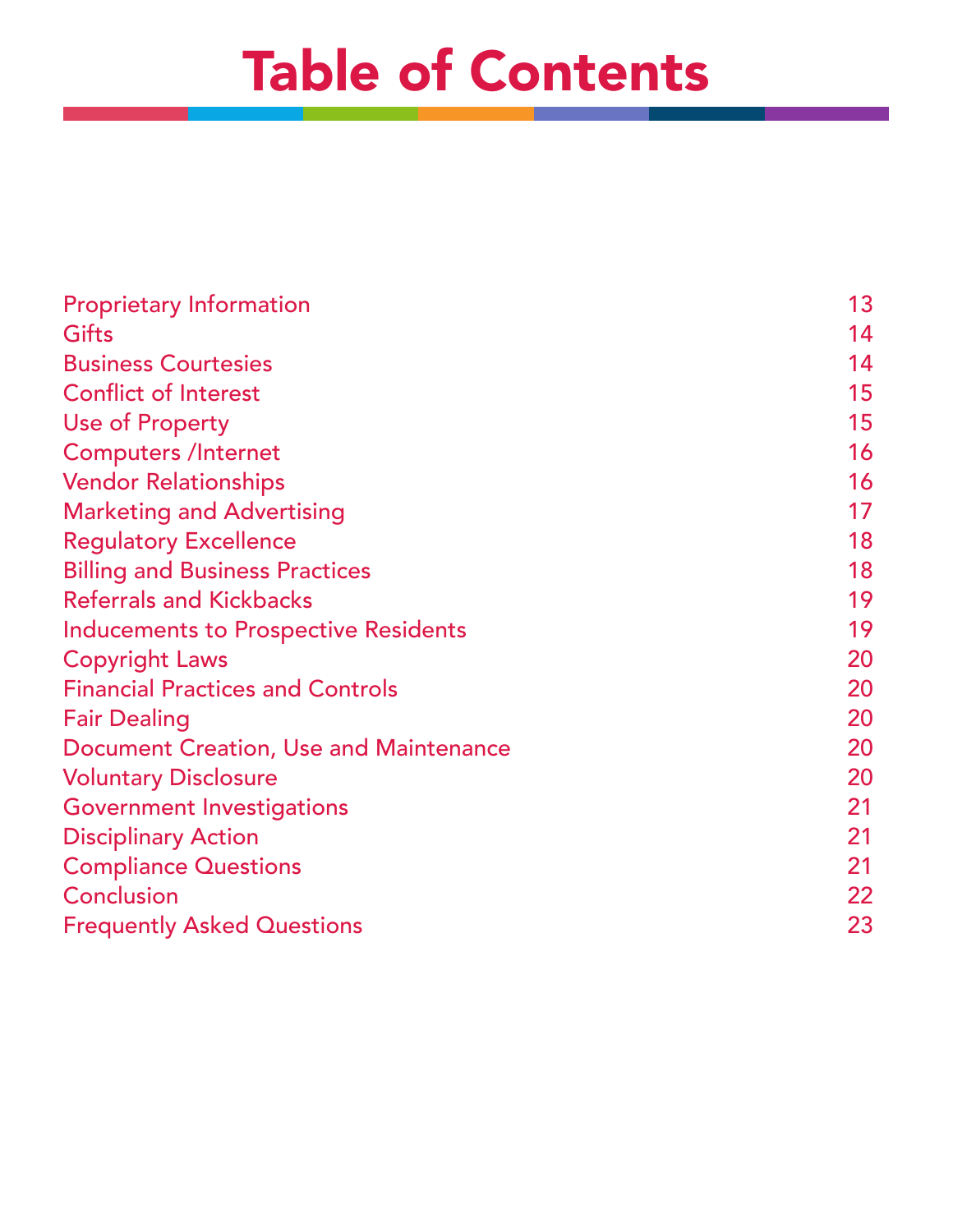### Scope of our Program

Our Compliance and Ethics Program Code of Conduct covers the compliance issues, laws and regulations, and guidelines that are relevant to a provider of senior services including Senior Living Communities that provide a wide range of healthcare services. This includes but is not limited to Medicare and Medicaid regulatory issues; guidelines from the Office of Inspector General, Internal Revenue Service, and the Office of Civil Rights of the Department of Health and Human Services, Occupational Safety and Health Administration; as well as other federal and state regulatory and business issues. The program fosters a culture of compliance that promotes legal and ethical behavior in the workplace by creating processes that detect and prevent fraud, waste, abuse, and policy violations. The Code of Conduct is supported by our compliance policies and procedures and should be read and understood jointly with those policies and procedures. We use the term TEAM MEMBER to define the various individuals who are associated with United Methodist Homes. All individuals, including employees, contractors, volunteers, directors, and

officers are members of our team in providing care and services to our residents. We use the term Resident to refer to individuals who receive the various types of healthcare and other services that we provide.

Any questions regarding the policies in this Code of Conduct, compliance policies, or related references, should be directed to your immediate supervisor, the Compliance Liaison, a member of the Compliance Committee, or the Compliance Officer.

#### UMH provides services under the laws of New York and Pennsylvania in the following Areas:

- Adult Care Facilities (ACF)
- Assisted Living Programs (ALP)
- Assisted Living Residences (ALR)
	- Enhanced Assisted Living Residences (EALR)
	- Special Needs Assisted Living Residences (SNALR)
- Health Home
- Home Care
- Residential Living
- Skilled Nursing

# Compliance Officer

Our Compliance Officer has the responsibility to assist the Compliance Committee, the CEO, and the Board of Directors in designing and overseeing efforts in establishing, maintaining, and monitoring compliance within our organization.

The Compliance Officer works with our Compliance Committee and has direct reporting responsibility to the Board of Directors. The Compliance Officer is responsible for continued coordination with the Compliance Committee for the development, implementation, training, monitoring, and enforcement activities related to the overall compliance program.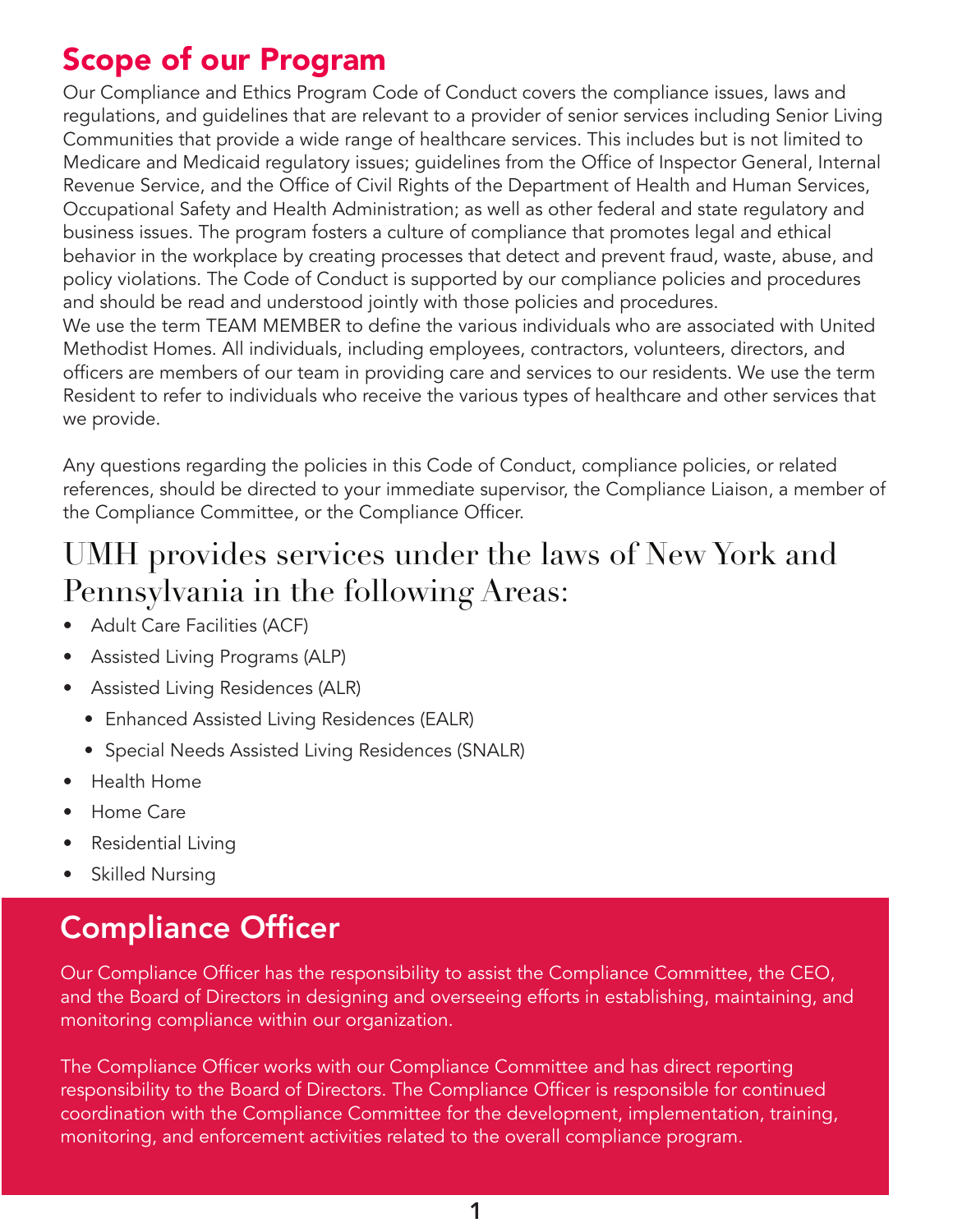#### Compliance Program Management

Our Board of Directors, through the CEO/President, carries the overall responsibility for creating a culture that values and emphasizes compliance and integrity.

Our Compliance Officer has been appointed by the Board of Directors as the Compliance Officer and is responsible for coordinating the day-to-day compliance activities in conjunction with the Compliance Committee. These activities include audits, responses to hotline calls, and leading the organization's Compliance Committee. As a function of this role, the Compliance Officer also functions as the Privacy Officer.

The United Methodist Homes Compliance Committee is comprised of members from each campus and the corporate office with key staff positions. The Compliance Officer is the chairperson for this committee. The committee meets at least quarterly, and more frequently as needed.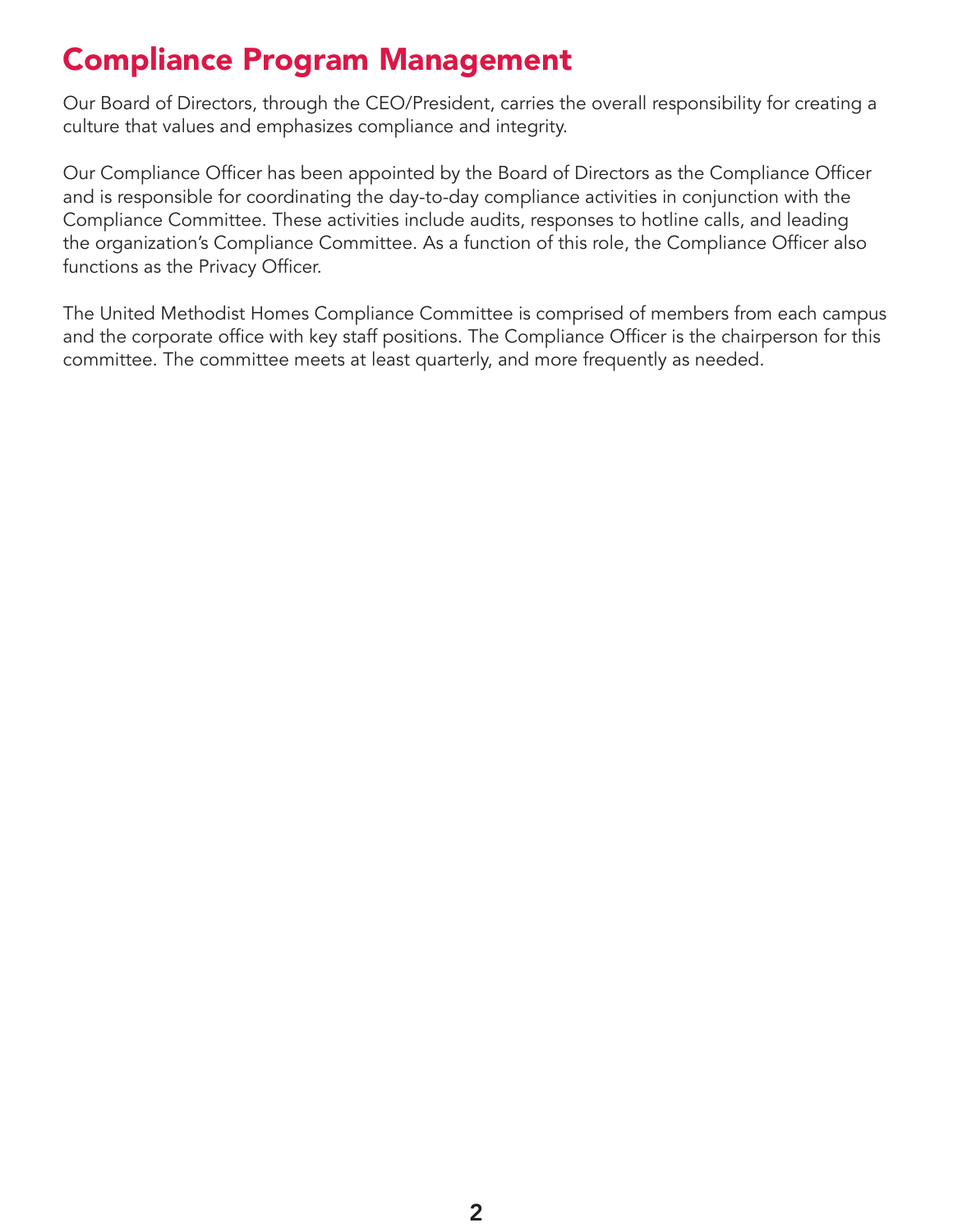Dear Team Members,

We have a long tradition of providing healthcare services to older adults in a way that demonstrates Christian love and compassion. We strive to follow our faith-based heritage of ethical and moral decision making in the care we provide. This heritage enables us to share our values with the residents we serve.

The healthcare industry is constantly changing and being impacted by numerous laws and regulations. In our desire to establish a workplace that complies with these laws and regulations, we have developed a Compliance and Ethics Program that supports United Methodist Homes TEAM MEMBERS in making the right decisions. This document, called the Code of Conduct, represents the primary focus for our Compliance and Ethics Program. The Code of Conduct not only reflects our heritage and values but also serves as a bold statement that influences how we enhance a resident's quality of life.

The Compliance and Ethics Program and the Code of Conduct exist to guide our normal decisions that are both ethical and compliant with applicable laws, statutes, and regulations. Our Code of Conduct does not replace each person's obligation in making wise, fair, and honest decisions. It is intended to explain our personal and organizational responsibility and to reflect those areas in which improper or unwise decisions can harm our entire organization and impair our commitment to share Christian love and compassion to those we serve.

We value your contribution to the residents and appreciate your support in properly maintaining the most ethical workplace possible. We commend you for your commitment to honesty and integrity, which are also part of United Methodist Home's values. Each TEAM MEMBER is responsible for helping to protect our work environment and its compliance with laws and regulations. I thank you for your commitment and contribution to United Methodist Home's mission, values and, most importantly, to our residents.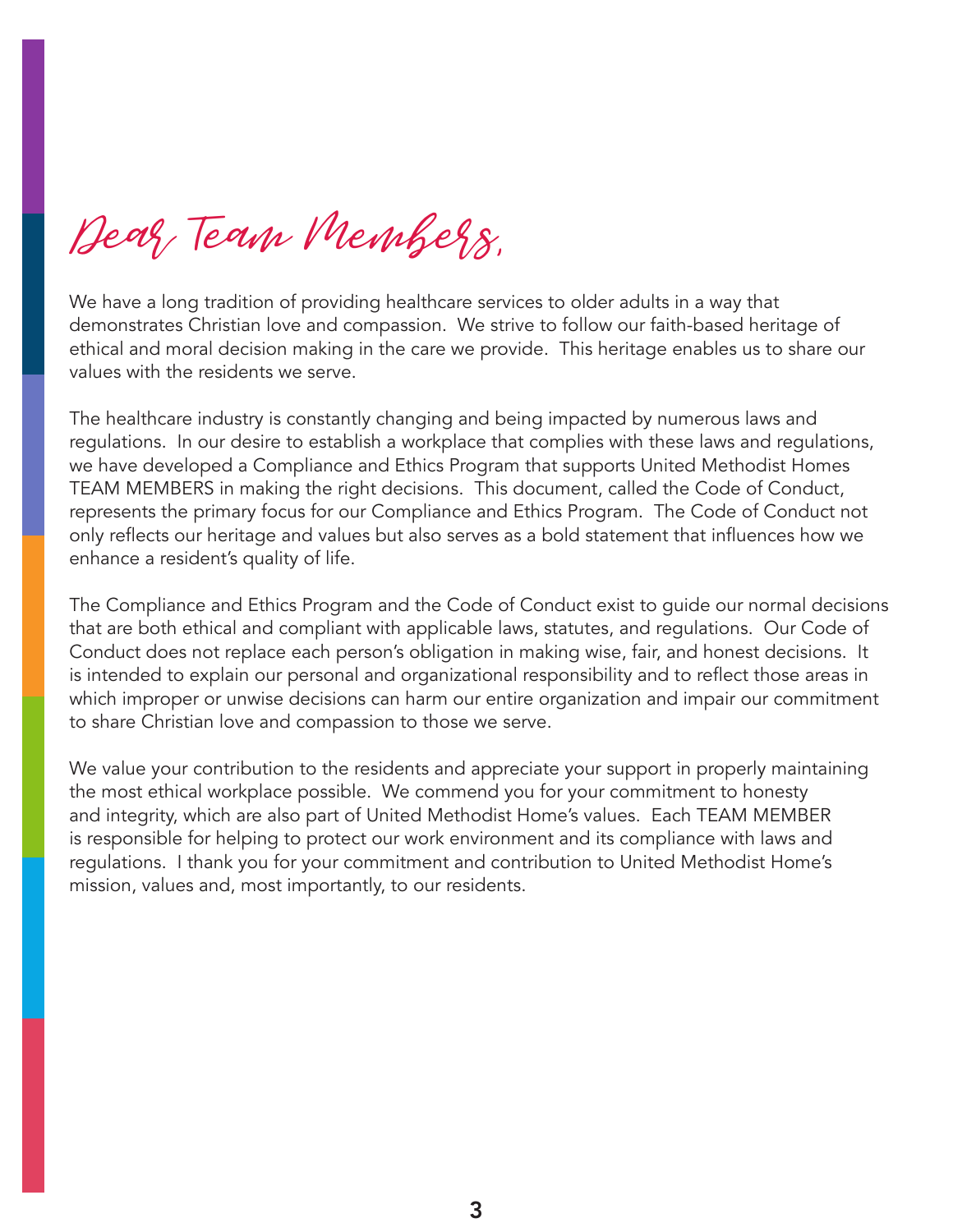#### Introduction

The Code of Conduct is the foundation of the Compliance and Ethics Program. The Code of Conduct is a guide to appropriate workplace behavior; it will help you make the right decisions if you are not sure how to respond to a situation. All TEAM MEMBERS must comply with both the spirit and the letter of federal, state, and local laws and regulations that apply to the healthcare and other services that our organization provides, as well as all laws that apply to our business dealings. Violations of these laws and regulations can result in severe penalties for us and the individuals we do work with including financial penalties, exclusion from participation in government programs, and, in some cases, imprisonment.

As TEAM MEMBERS, we share a commitment to legal, ethical, and professional conduct in everything that we do. We support these commitments in our work each day, whether we care for residents, order supplies, prepare meals, keep records, pay invoices, or make decisions about the future of our organization.

The success of United Methodist Homes as a provider of healthcare and other services depends on you, your personal and professional integrity, your responsibility to act in good faith, and your obligation to do the right things for the right reasons.

The Compliance and Ethics Program provides principles and standards to guide you in meeting your legal, ethical, and professional responsibilities. As a TEAM MEMBER, you are responsible for supporting the Compliance and Ethics Program in every aspect of your workplace behavior. Your continued working relationship with our organization includes understanding and adhering to the Compliance and Ethics Program.

#### **The Code of Conduct discusses the importance of:**

Care Excellence – providing quality, compassionate, respectful, and clinically-appropriate care.

Professional Excellence – maintaining ethical standards of healthcare and business practices.

Regulatory Excellence - complying with federal and state laws, regulations, and guidelines that govern healthcare, housing services, and other services we provide.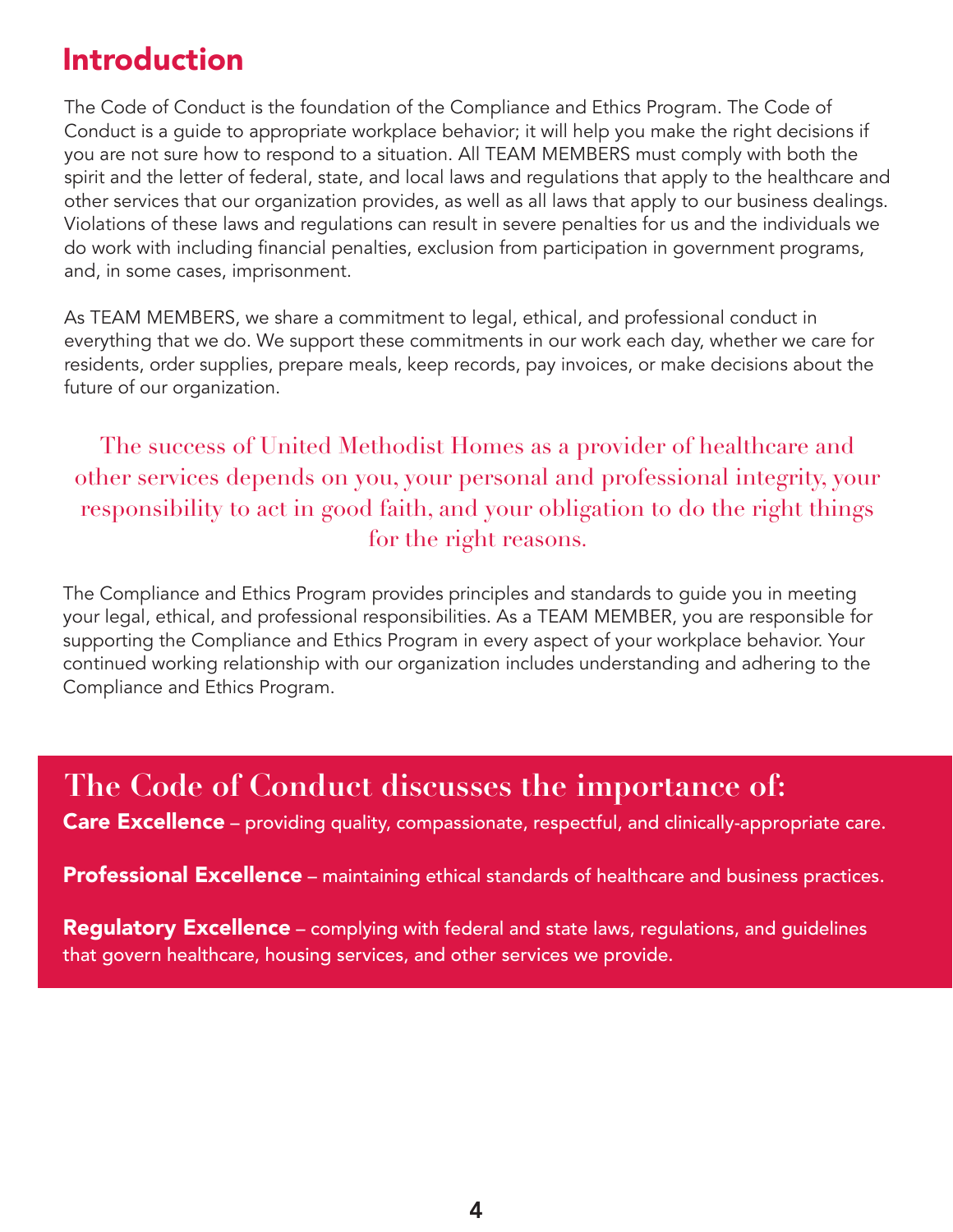# A Shared Responsibility

Because we are in the business of caring for and providing services for others, it is critical that each of us adheres to appropriate standards of behavior. As individuals and as an organization, we are responsible to many different groups.

### We must act ethically and responsibly in our relations with:

- Residents and their families
- Colleagues and co-workers
- Volunteers and affiliated colleagues
- Healthcare payers, including the federal and state governments
- Regulators, surveyors, and monitoring agencies
- Physicians, Nurse Practitioners, Physician Assistants
- Vendors and contractors
- Business associates
- The communities we serve

Any compromise in our standards could harm our residents, our co-workers, and our organization. Like every organization that provides healthcare, we do business under very strict regulations and close governmental oversight. Fraud, waste, and abuse are serious issues. Sometimes even an innocent mistake can have significant consequences that could result in substantial penalties to United Methodist Homes.

All TEAM MEMBERS are required to complete training on the Code of Conduct and the Compliance and Ethics Program as a condition of employment or business relationship. The Code of Conduct sets forth mandatory standards.

#### There is no justification for departing from the Code of Conduct no matter what the situation may be.

Every TEAM MEMBER is responsible for ensuring that he or she complies with the Code of Conduct and all policies and procedures. Any TEAM MEMBER who violates any of these standards and/or policies and procedures is subject to discipline up to and including termination.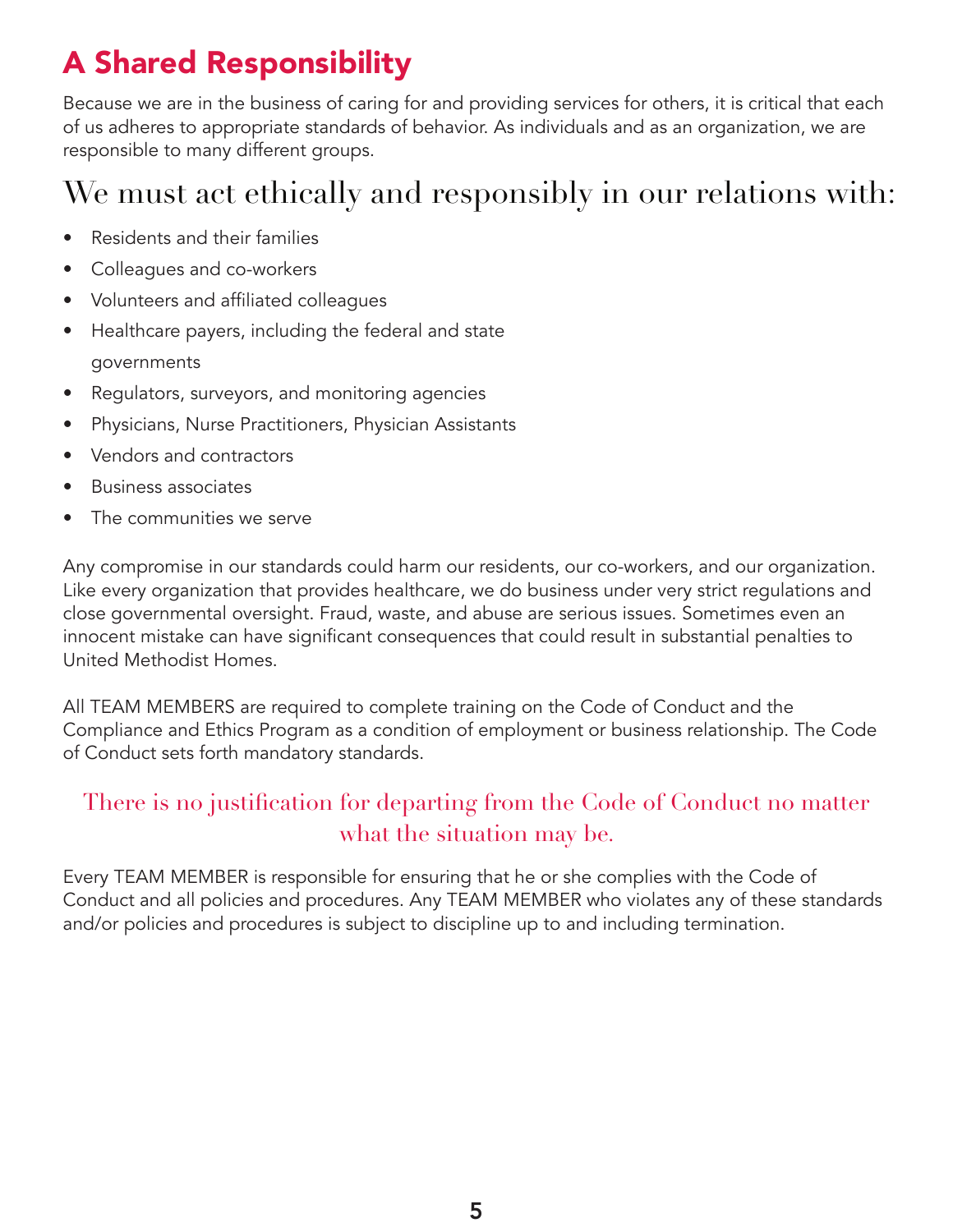# A Personal Obligation

As we are each responsible for following the Code of Conduct in our daily work, we are also responsible for enforcing it. This means that you have a duty to report any problems you observe or perceive, regardless of your role.

As a TEAM MEMBER, you must help ensure that you are doing everything practical to comply with applicable laws. If you observe or suspect a situation that you believe may be unethical, illegal, unprofessional, or wrong, or you have a clinical, ethical, or financial concern, you must report it. You are expected to satisfy this duty by complying with the Three Step Reporting Process. If you fail to report noncompliance with the Code of Conduct, policies and procedures, or applicable federal or state laws, you will be subject to discipline up to and including termination. We have a zero tolerance for retaliation. No one may retaliate against a member who reports a concern in good faith.

# Reporting Compliance Concerns

#### The Three Step Reporting Process:

**First** – talk to your supervisor. He or she is most familiar with the laws, regulations, and policies that relate to your work.

**Second** – if you do not want to talk to your supervisor, seek out another member of the leadership team or someone from human resources.

Third – if you still have a concern, contact the Compliance Liaison, a member of the organization's Compliance Committee, or the Compliance Officer.

You may also call the toll free Compliance Line at any time.

## *Compliance Line - 800-646-9066*

#### All calls are confidential and you may call ANONYMOUSLY if you choose.

The Compliance Line is available 24 hours a day, 7 days a week, for callers to report compliancerelated issues. Concerns that are reported to the Compliance Line are taken seriously.

You can make calls to the Compliance Line without fear of reprisal, retaliation, or punishment for your actions. Anyone, including a supervisor who retaliates against a Team Member for contacting the Compliance Line or reporting a compliance issue in any other manner, will be disciplined.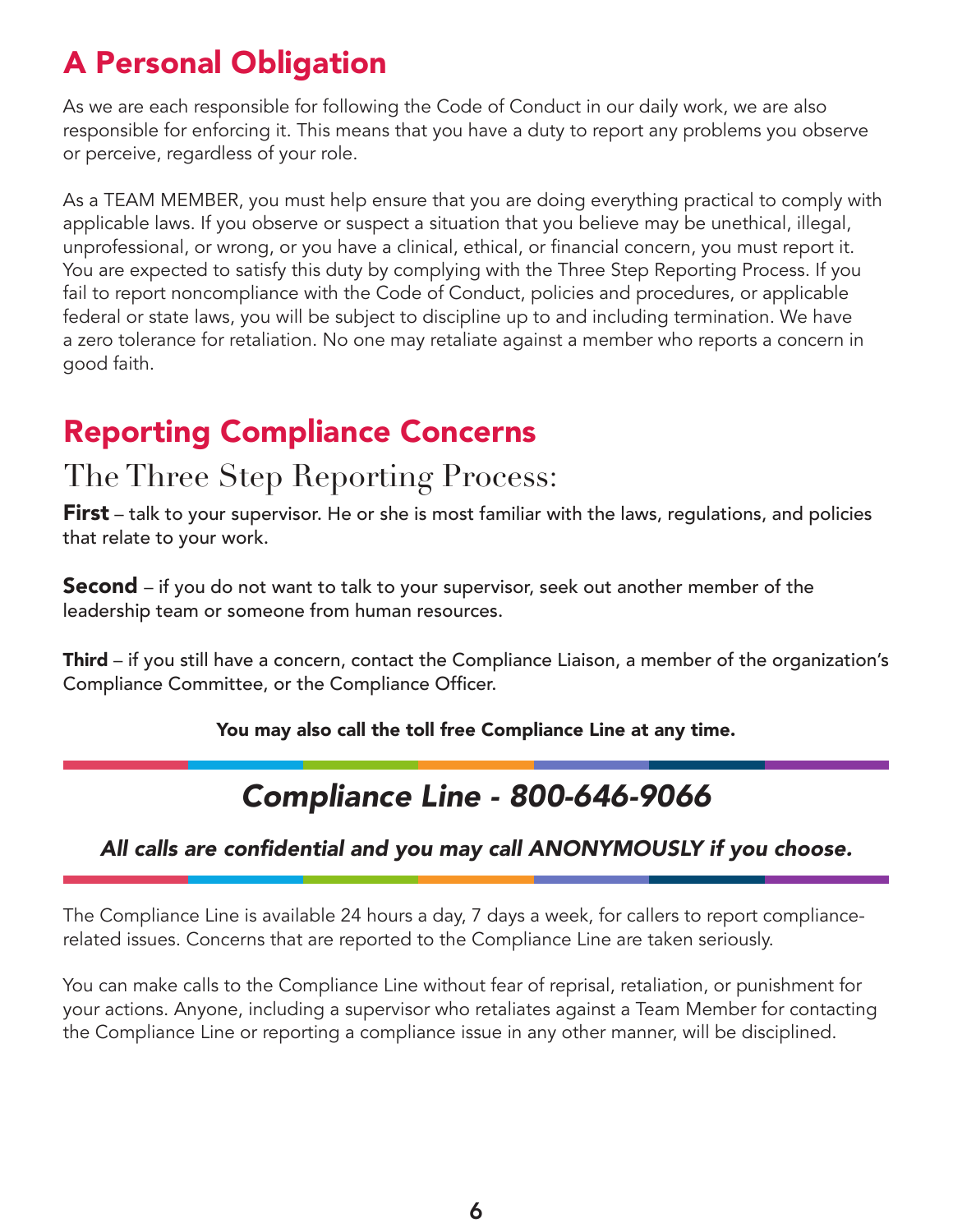# Care Excellence

Our most important job is providing quality care to our residents. This means offering compassionate support to our residents and working toward the best possible outcomes while following all applicable rules and regulations including the Medicare Conditions of Participation.

# Resident Rights

Residents receiving healthcare and other services have clearly defined rights. A document describing these rights is provided to each resident upon admission and is posted in conspicuous locations throughout the organization for the residents' and your reference.

#### To honor these rights, we must:

- Make no distinction in the admission, transfer, or discharge of a resident, or in the care we provide on the basis of race, gender, age, religion, national origin, disability, color, marital status, veteran status, medical condition, sexual orientation, or other protected class status, insurance, or financial status
- Treat all residents in a manner that preserves their dignity, autonomy, self-esteem, and civil rights
- Protect every resident from physical, emotional, verbal, or sexual abuse or neglect
- Protect all aspects of resident privacy and confidentiality
- Respect residents' personal property and money and protect it from loss, theft, improper use, and damage
- Respect the right of residents and/or their legal representatives to be informed of and participate in decisions about their care and treatment
- Respect the right of residents and/or their legal representatives to access their medical records as required by the Health Information Portability and Accountability Act (HIPAA)
- Recognize that residents have the right to consent to or refuse care and the right to be informed of the medical consequences of such refusal
- Protect residents' rights to be free from physical and chemical restraints
- Respect the residents' right to self-determination and autonomy.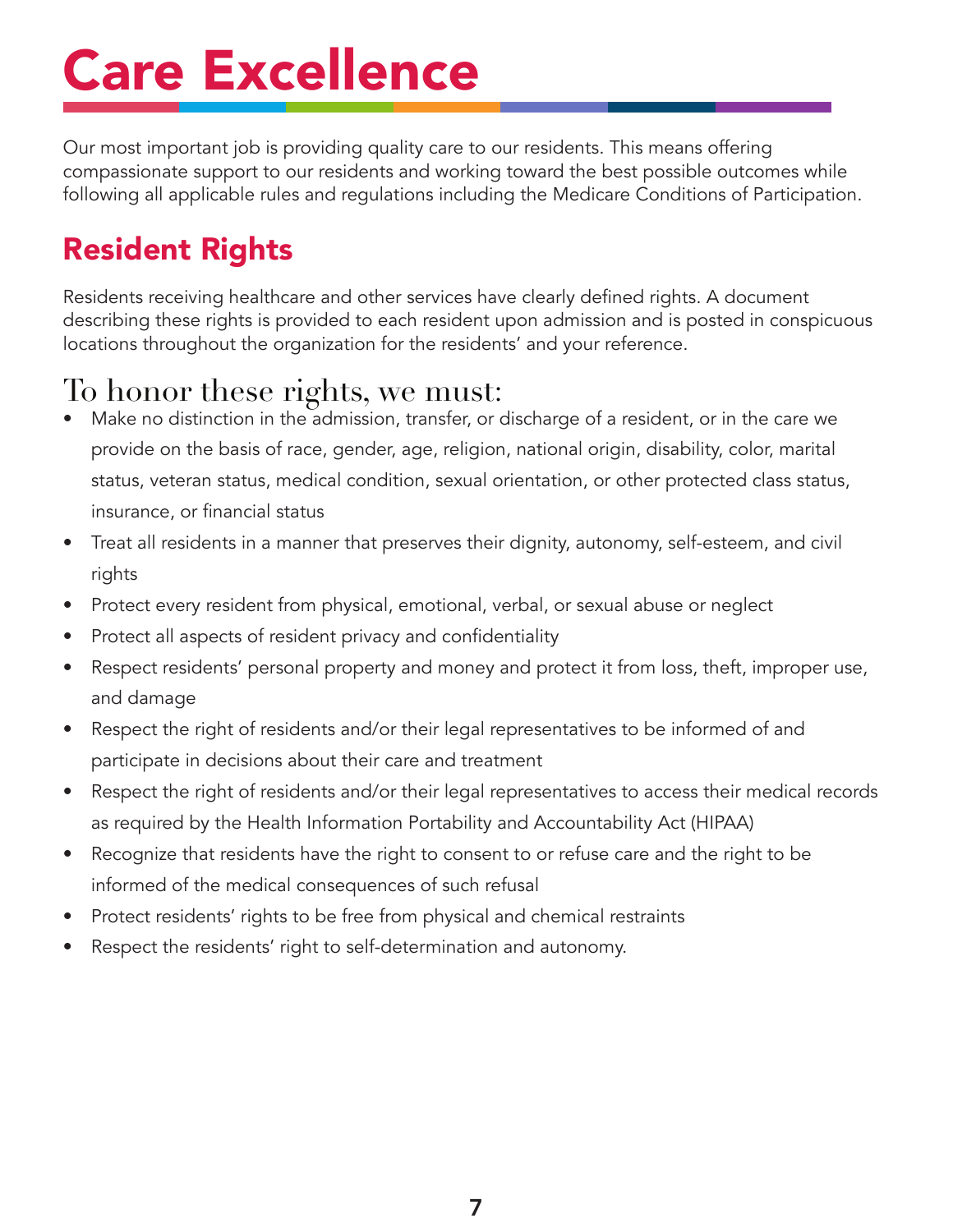# Abuse and Neglect

We will not tolerate any type of resident abuse or neglect – physical, emotional, verbal, financial, or sexual. Residents must be protected from abuse and neglect by TEAM MEMBERS, family members, legal guardians, friends, or any other person. This standard applies to all residents at all times.

Federal law defines abuse as the willful infliction of injury, unreasonable confinement, intimidation, or punishment with resulting physical harm, pain, or mental anguish. This presumes that instances of abuse of all residents, even those in a coma, cause physical harm, or pain or mental anguish. Neglect means failure to provide goods and services necessary to avoid physical harm, mental anguish, or mental illness. The failure to follow a resident's care plan may constitute abuse.

The Federal Government defines abuse as:

Abuse – the willful infliction of injury, unreasonable confinement, intimidation or punishment with resulting physical harm or pain or mental anguish. Abuse also includes the deprivation by an individual, including a caretaker, of goods or services that are necessary to attain or maintain physical, mental and psychosocial well-being. Instances of abuse of all residents, irrespective of any mental or physical condition, cause harm, pain or mental anguish. It includes verbal abuse, sexual abuse, physical abuse, and mental abuse including abuse facilitated or enabled through the use of technology.

#### The term includes the following:

- Verbal Abuse Any use of oral, written, or gestured language that willfully includes disparaging and derogatory terms to clients or their families, or within their hearing distance, regardless of age, ability to comprehend or disability.
- Sexual Abuse Includes sexual harassment, sexual coercion or sexual assault.
- Physical Abuse Includes hitting, slapping, pinching, kicking. The term also includes controlling behavior through corporal punishment or deprivation.
- Mental Abuse Include humiliation, harassment, threats of punishment or deprivation.
- Involuntary Seclusion Includes separation of a resident from other residents, from his or her room or confinement to his or her room against the resident's will or the will of the resident's legal representative.
- Neglect-The deprivation by a caretaker of goods or services, which are necessary to maintain physical or mental health.

Any TEAM MEMBER who abuses or neglects a resident is subject to termination. In addition, legal or criminal action may be taken. Abuse and neglect MUST BE REPORTED IMMEDIATELY to your supervisor or other member of management.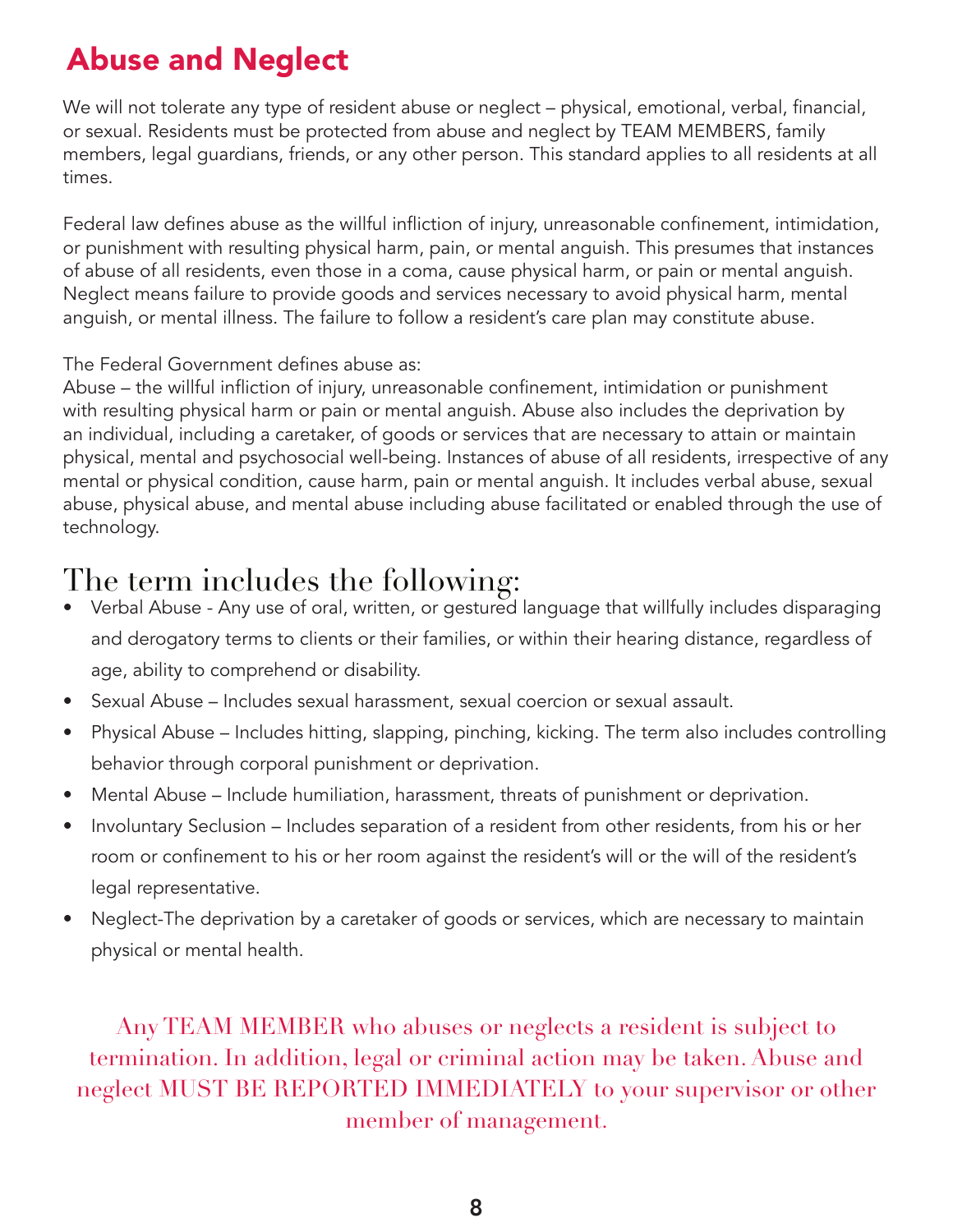## Elder Justice Act

The Elder Justice Act requires timely reports of any reasonable suspicion of a crime against a resident of a long-term care facility. You must report your reasonable suspicion to the appropriate state agency and local law enforcement within two (2) hours if the suspected crime involves serious bodily injury or within 24 hours if the suspected crime does not involve serious bodily injury.

DO NOT call the Compliance Line for allegations of abuse or neglect. Report abuse or neglect immediately to your supervisor!

## Resident Confidentiality/HIPPA

All Team Members must use and disclose medical, financial, or personal information only in a manner consistent with the HIPAA Privacy policies and procedures and state and federal law. You are responsible for keeping resident protected health information (PHI) confidential. PHI is defined as individually identifiable health information that is transmitted or maintained in any form or medium, including electronic health information.

Any unauthorized exposure of PHI which compromises the security or privacy of information is a potential breach.

If you become aware of a breach of any protected or sensitive information, it is important that you report it immediately to your supervisor, Compliance Liaison, or the Compliance and Privacy Officer.

If the disclosure results in a breach, United Methodist Homes must investigate and comply with all state and federal HIPAA regulations for breach notification.

# Resident Property

Team Members must respect residents' personal property and protect it from loss, theft, damage, or misuse. Team Members who have direct access to resident funds (e.g., resident trust funds) must maintain accurate records and accounts.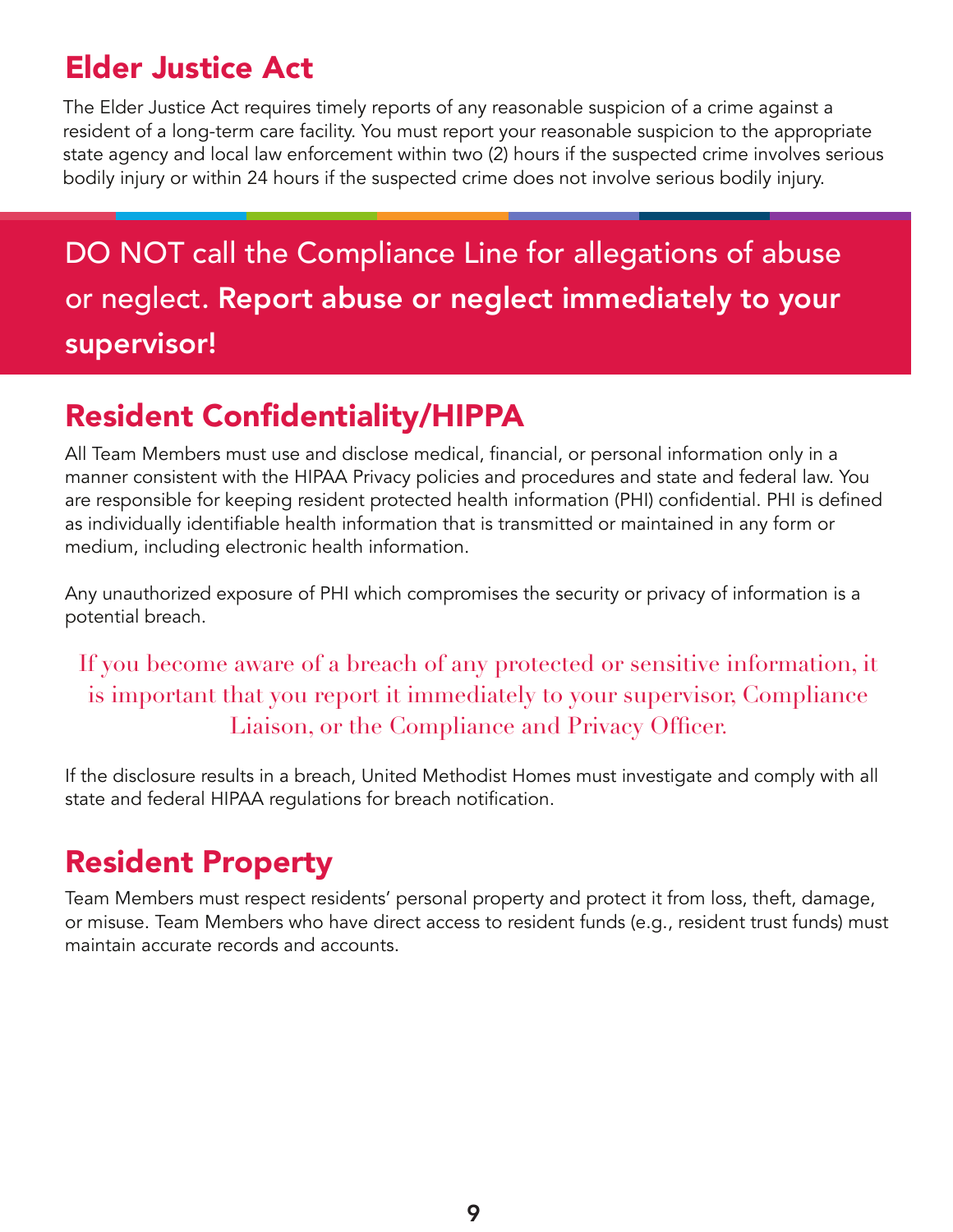### Providing Quality Care

Our primary commitment is to provide the care, services, and resources necessary to help each resident reach or maintain his or her highest possible level of physical, mental, and psychosocial well-being. United Methodist Homes has policies and procedures and provides training and education to help each TEAM MEMBER strive to achieve this goal.

## Our care standards include:

- Accurately assessing the individual needs of each resident and developing interdisciplinary care plans that meet those assessed needs
- Reviewing goals and plans of care to ensure that the residents' ongoing needs are being met;
- Providing only medically necessary, physician prescribed services and products that meet the residents' clinical needs
- Confirming that services and products (including medications) are within accepted standards of practice for the resident's clinical condition
- Ensuring that services and products are reasonable in terms of frequency, amount, and duration
- Measuring clinical outcomes and resident satisfaction to confirm that quality of care goals are met
- Providing accurate and timely clinical and financial documentation and record keeping
- Ensuring that residents' care is given only by properly licensed and credentialed providers with appropriate background, experience, and expertise
- Reviewing resident care policies and procedures and clinical protocols to ensure that they meet current standards of practice
- Monitoring and improving clinical outcomes through a Quality Assurance Performance Improvement (QAPI) Committee with established benchmarks.

# Medical Services

We are committed to providing comprehensive, medically necessary services for our residents. The Medical Director provides oversight to physicians and other medical providers and services as defined by state and federal regulations. The Medical Director oversees the care and treatment policies and is actively involved in the Quality Assurance Performance Improvement (QAPI) Committee.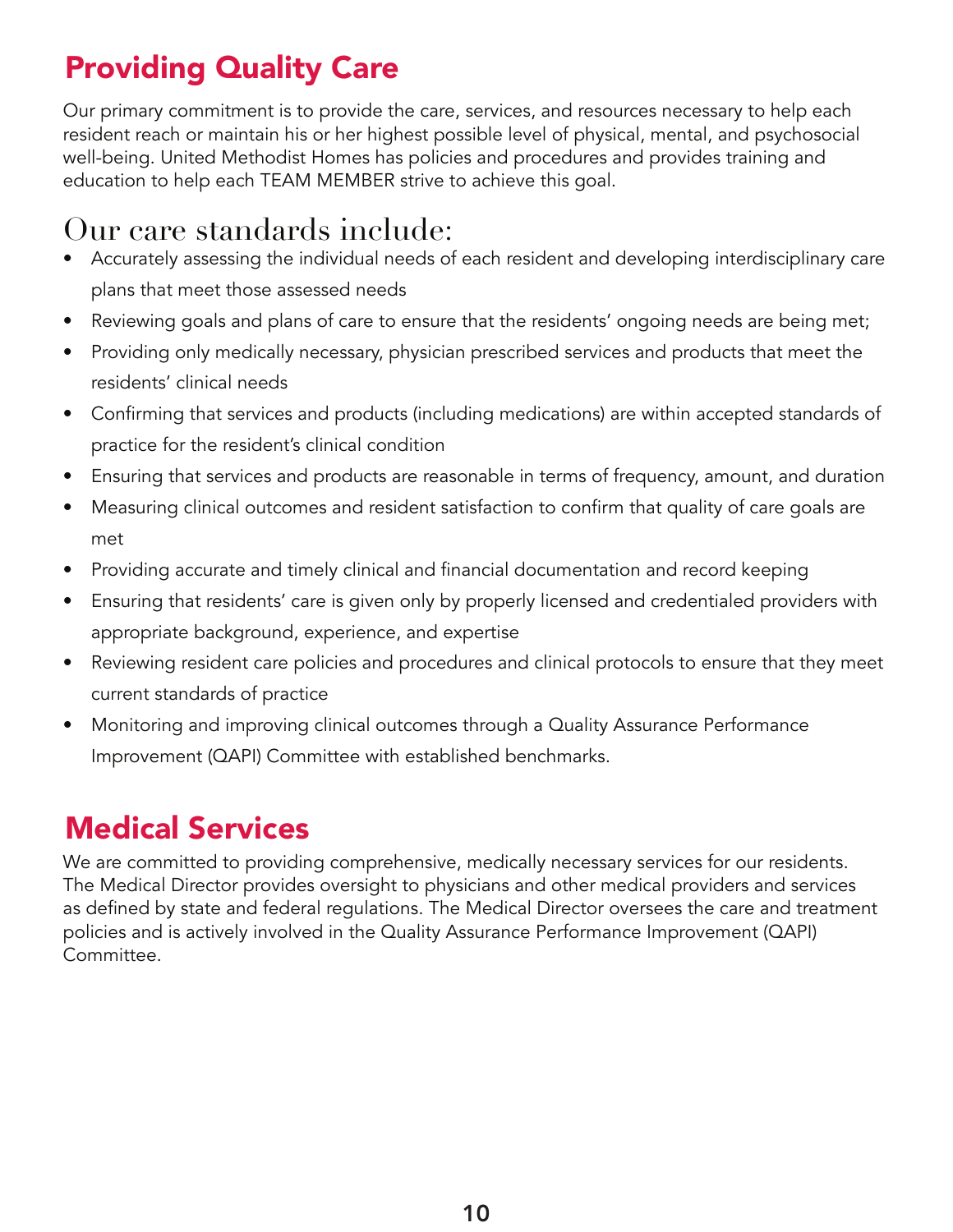# Professional Excellence

The professional, responsible, and ethical behavior of every TEAM MEMBER reflects on the reputation of our organization and the services we provide. Whether you work directly with residents or in other areas that support resident services, you are expected to maintain our standards of honesty, integrity, and professional excellence, every day.

# Hiring and Employment Practices

United Methodist Homes is committed to fair employment practices.

# When hiring and evaluating, we:

- Comply with federal, state, and local Equal Employment Opportunity laws, hiring the bestqualified individuals regardless of race, color, age, religion, national origin, gender identity, sexual orientation, genetic information or disability. All promotions, transfer evaluations, compensation, and disciplinary actions also follow this policy
- Conduct employment screenings to protect the integrity of our workforce and welfare of our residents and TEAM MEMBERS
- Require all who need licenses or certifications to maintain their credentials in compliance with state and federal laws. Documentation of licenses or certifications must be provided

# Employee Screening

Employees are screened in accordance with federal and state law to ensure the safety of our residents. Screening procedures have been implemented and are conducted prior to hire and at a minimum of monthly thereafter.

## As long as you are employed or affiliated with United Methodist Homes, you must immediately report to your supervisor:

- If you are arrested or indicted for a criminal offense
- If you are convicted of an offense that would preclude employment in a healthcare facility
- If action has been taken against your license or certification
- If you are excluded from participation in a federal or state healthcare program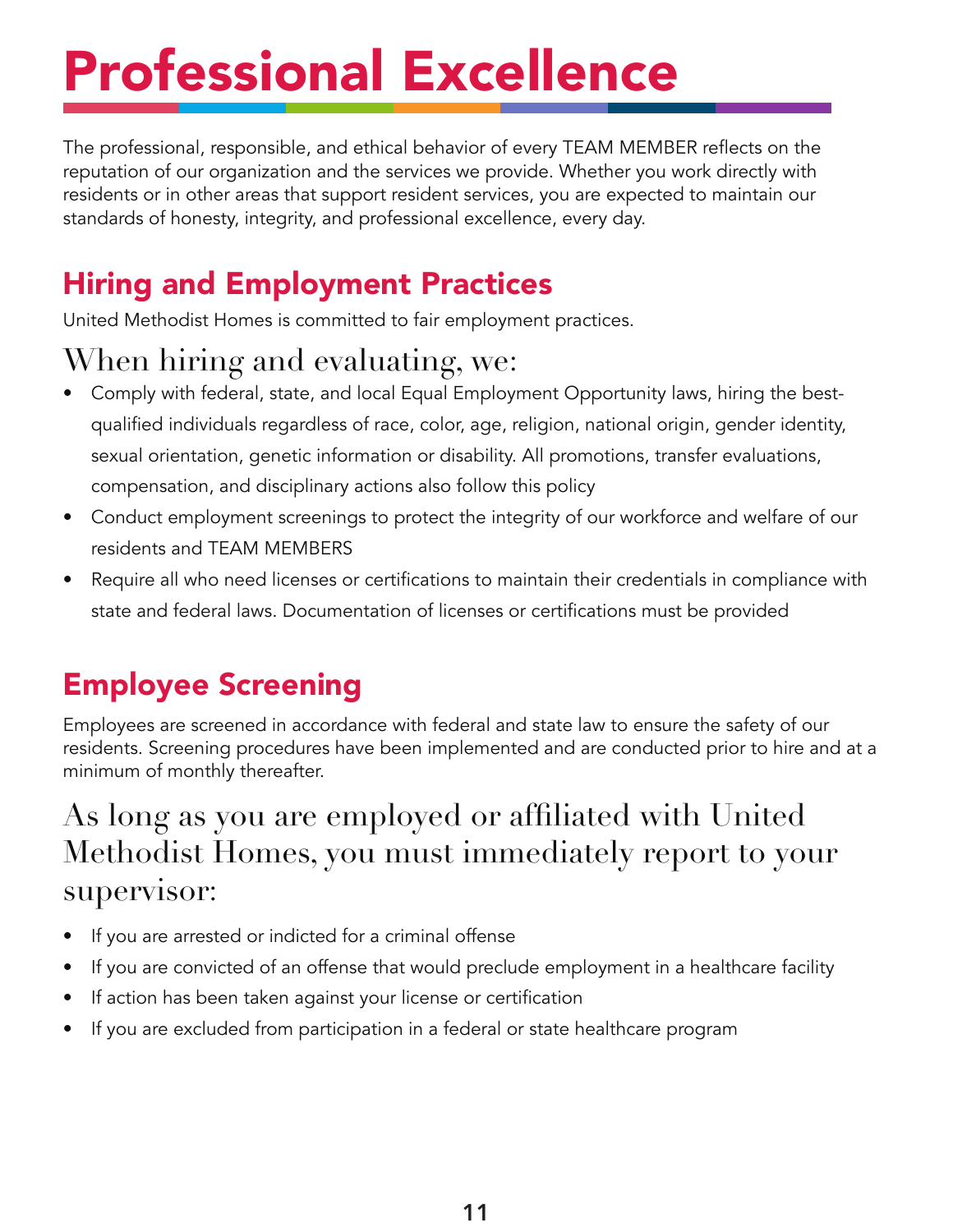## Licensure, Certification and Exclusion Screening

We are committed to ensuring that only qualified professionals provide care and services to residents. Practitioners and other professionals treating residents must abide by all applicable licensing, credentialing and certification requirements. In addition, every effort is made to validate licenses and certification through the appropriate state or federal agency.

United Methodist Homes is prohibited by federal law from employing, retaining, or contracting with anyone who is excluded from any federal or state funded programs. Screening of all TEAM MEMBERS through the Office of Inspector General's List of Excluded Individuals and Entities, GSA's System of Award Management, and the New York and Pennsylvania Medicaid Excluded Provider List database is conducted prior to hire and at a minimum of quarterly thereafter.

# Employee Relations

#### To maintain an ethical, comfortable work environment, staff must:

- Refrain from any form of sexual harassment or violence in the workplace
- Treat all colleagues and co-workers with equal respect, regardless of their national origin, race, color, religion, sexual orientation, age, gender identity, or disability
- Protect the privacy of other TEAM MEMBERS by keeping personal information confidential and allowing only authorized individuals access to the information
- Behave professionally and use respectful communication at all times

# Workplace Safety

Maintaining a safe workplace is critical to the well-being of our residents, visitors, and coworkers. That is why policies and procedures have been developed describing the organization's safety requirements. Every TEAM MEMBER should become familiar with safety regulations and emergency plans regarding fire and disaster in his or her work area.

In addition to organizational policies, we must abide by all environmental laws and regulations. You are expected to follow organizational safety guidelines and to take personal responsibility for helping to maintain a secure work environment. If you notice a safety hazard, you must take action to correct it if you can or to report it to your supervisor immediately.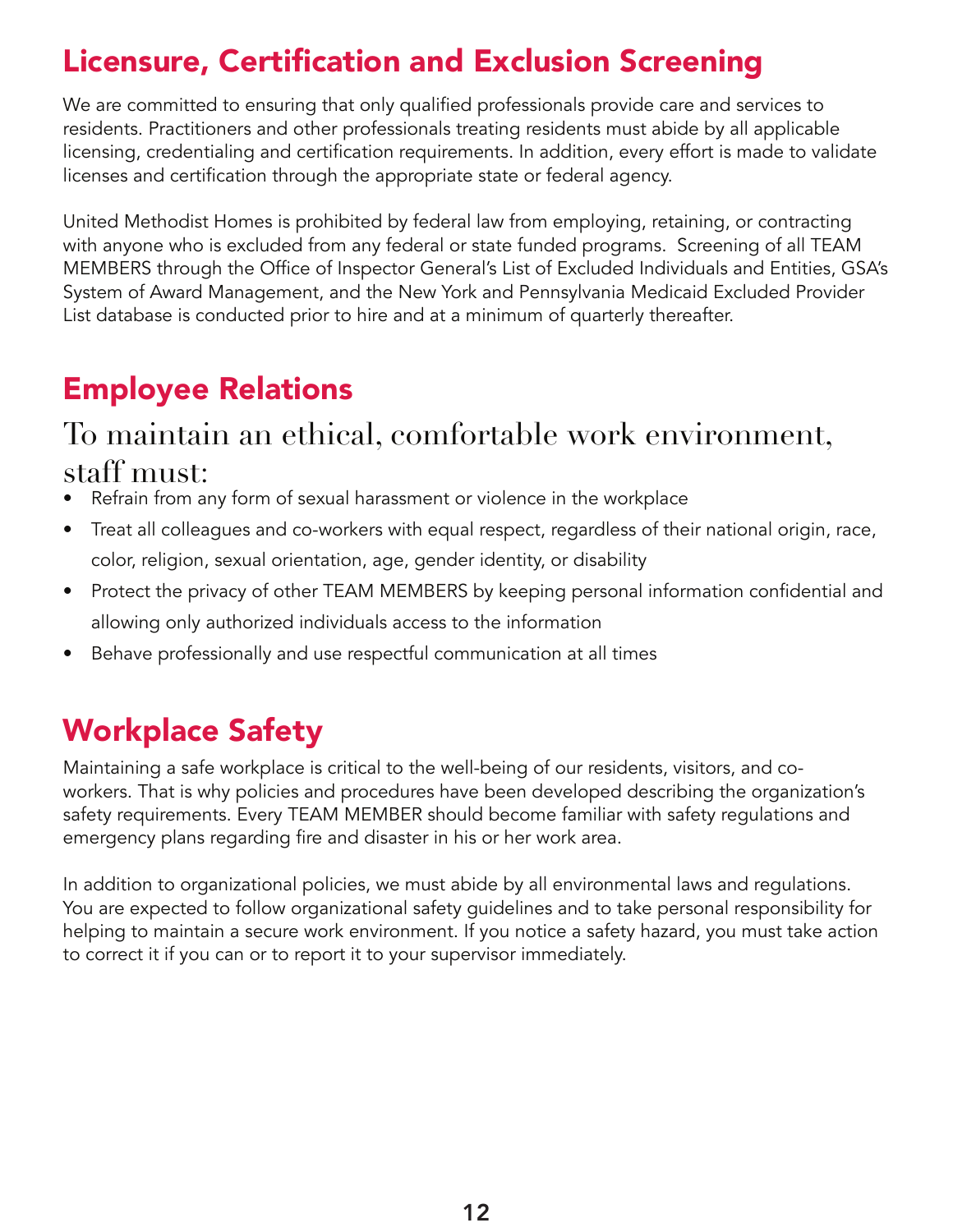# Organizational Relations

#### Professional excellence in organizational relations includes:

- Complying with federal tax law to maintain tax exempt status under section 501(c)(3) of the Internal Revenue Code
- Maintaining company privacy and keeping proprietary information confidential
- Avoiding outside activities or interests that conflict with responsibilities to United Methodist Homes and reporting such activity or interest prior to and during employment
- Allowing only designated management staff to report to the public or media
- Requiring that United Methodist Homes complies with the licensing and certification laws that apply to its business

## Proprietary Information

In the performance of your duties you, may have access to, receive, or may be entrusted with confidential and/or proprietary information that is owned by United Methodist Homes and that is not presently available to the public. This type of information should never be shared with anyone outside the organization without authorization from a member of the leadership team.

#### Examples of proprietary information that should not be shared include:

- Resident and TEAM MEMBER data and information
- Details about clinical programs, procedures, and protocols
- Policies, procedures, and forms
- Training materials
- Current or future charges or fees or other competitive terms and conditions
- Current or possible negotiations or bids with payers or other clients
- Compensation and benefits information for staff
- Stocks or any kind of financial information
- Market information, marketing plans, or strategic plans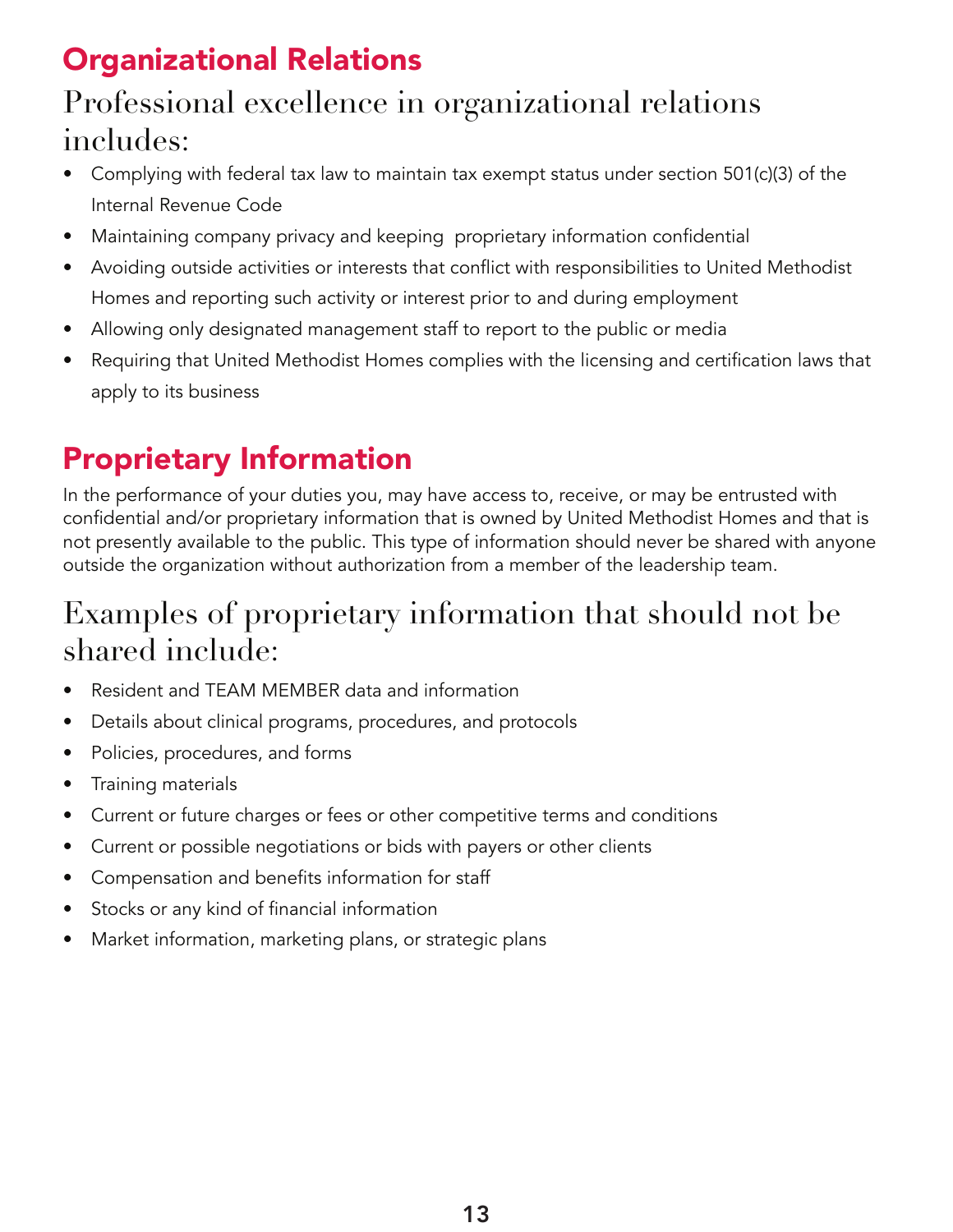# **Gifts**

You may not accept any tip or gratuity from residents and you may not receive individual gifts from residents. You may not give gifts to residents unless part of the campus gift program managed by the activities department. Sometimes even a well-intended gift can cross the line. Any gift that creates a sense of obligation, coercion or that a resident may view as a condition of compromise is always inappropriate.

You may not borrow money from nor lend money to residents; nor may you engage with residents in the purchase or sale of any item. No TEAM MEMBER may accept any gift from a resident under a will or trust instrument except in those cases where they are related by blood or marriage.

TEAM MEMBERS may not serve as a resident's executor, trustee, administrator, or guardian or provide financial services or act under a power of attorney for a resident except in those cases where they are related by blood or marriage unless otherwise allowed by state law.

#### Business Courtesies

United Methodist Homes prohibits any TEAM MEMBER from offering, giving, soliciting, or accepting business or professional courtesies including entertainment and gifts that could be interpreted as attempts to influence decision-making. An occasional gift or offer of entertainment is often viewed as a normal part of doing business, but sometimes even a well-intended gift or offer can cross the line. Any gift that creates a sense of obligation or compromises your professional judgment is always inappropriate. Nominal gifts such as baked goods, flowers, or candy can be accepted if shared with all staff members.

Employees are prohibited from soliciting or accepting anything of value from vendors or prospective vendors to the extent that decision-making may be influenced. The acceptance of nominally-valued goods such as pens, pads, or coffee mugs is allowed. If an employee has a concern whether the offer is acceptable, he or she should consult with the compliance officer, an impartial third party, so an analysis can be conducted.

While attending a conference or seminar, employees are prohibited from accepting excessive gifts from vendors such as room and board, travel expenses, entertainment or other goods and services that have more than a nominal value unless the host is present. A meal of nominal value can be accepted as long as business is conducted.

## Gifts or entertainment given or received should:

- Be nominal in value, no cash or cash-like gifts over \$25.00
- Be infrequent
- Satisfy a reasonable business networking purpose
- Not reflect poorly or embarrass United Methodist Homes
- Not be accepted unless the host is present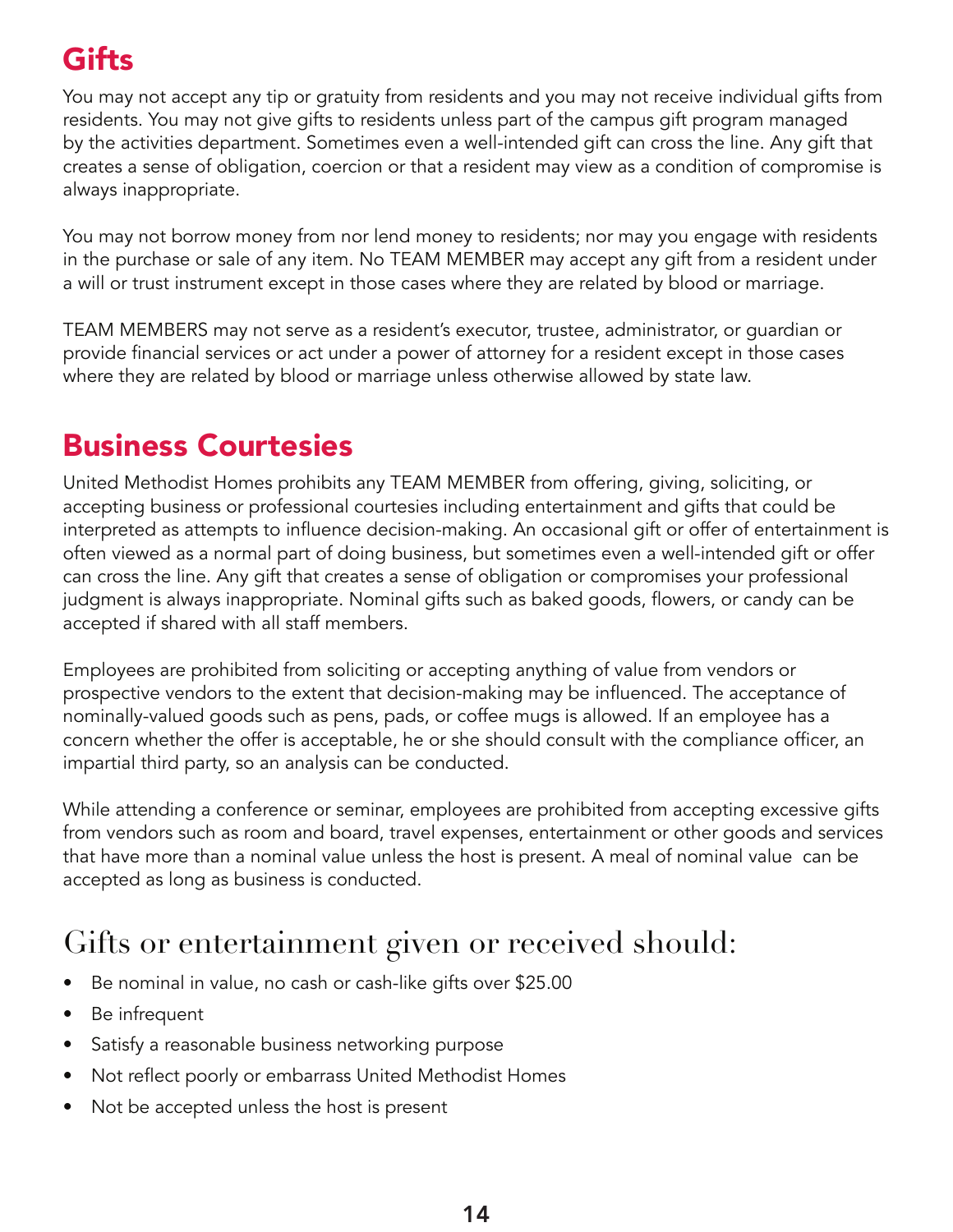# Conflict of Interest

A conflict of interest exists any time your loyalty to the organization is, or even appears to be, compromised by a personal interest.

#### There are many types of conflict of interest and these guidelines cannot anticipate them all, however the following provide some examples:

- Financial involvement with vendors or others that would cause you to put their financial interests ahead of ours
- TEAM MEMBER/Officer participation in public affairs, corporate or community directorships, or public office
- An immediate family member who works for a vendor or contractor doing business with the organization and who is in a position to influence your decisions affecting the work of the organization
- Participating in transactions that put your personal interests ahead of United Methodist Homes or cause loss or embarrassment to the organization
- Taking a job outside of United Methodist Homes that overlaps with your normal working hours or interferes with your job performance
- Working for United Methodist Homes and another vendor that provides goods or services at the same time

All TEAM MEMBERS must seek guidance and approval from our CEO or Compliance Officer before pursuing any business or personal activity that may constitute a conflict of interest.

# Use of Property

We must protect the assets of the organization and ensure their authorized and efficient use. Theft, carelessness, and waste have a direct impact on the organization's viability. All assets must be used solely for legitimate business purposes. We are committed to creating an environment for our residents that is free of political banter. The purpose is to reduce disruption in the lives of our residents and employees. When appropriate United Methodist Homes will work through agencies such as LeadingAge to bring our concerns to government officials.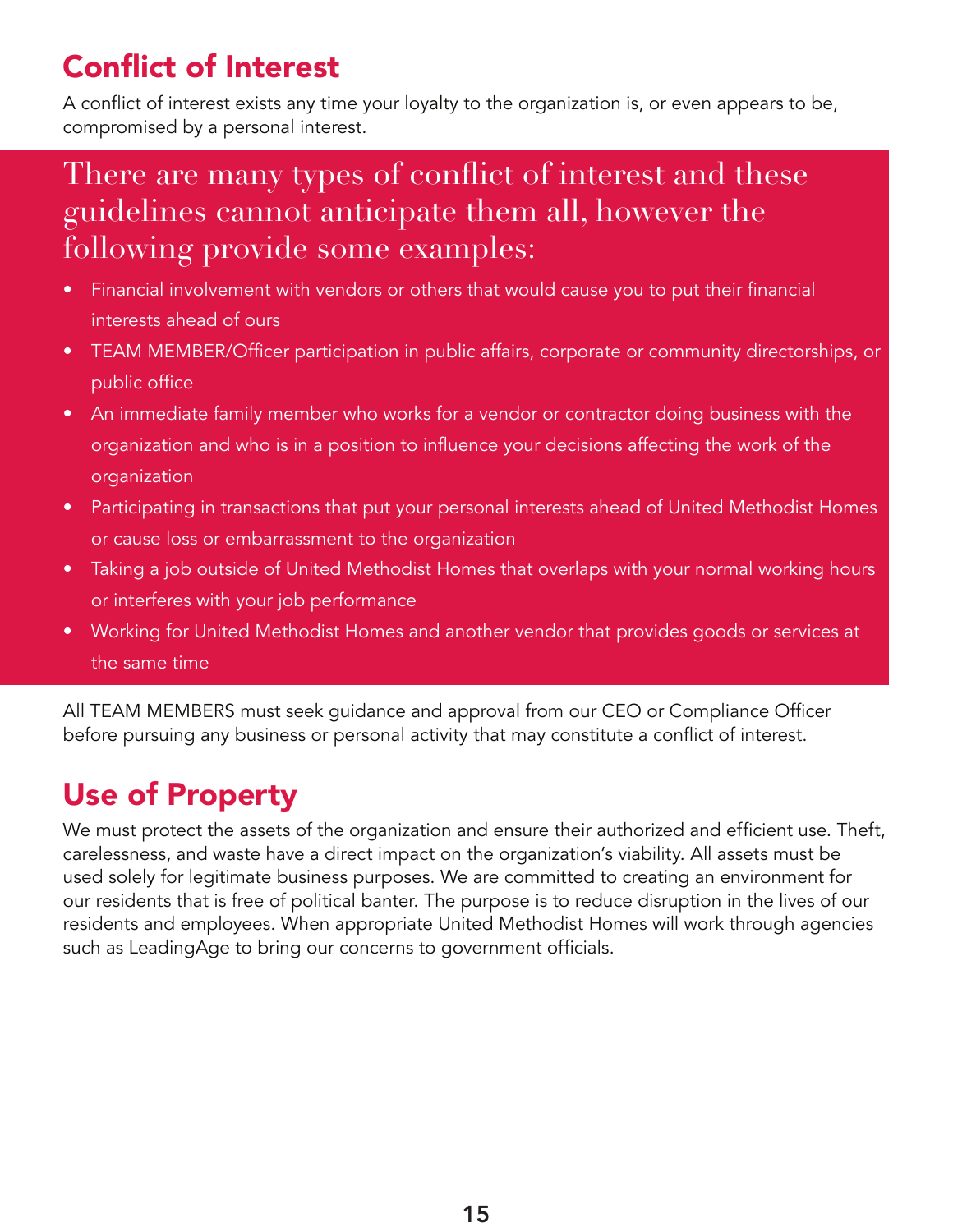#### Everyone must make sure that he or she:

- Only use property for the organization's business, not personal use unless approved in writing by campus administration
- Exercise good judgment and care when using supplies, equipment, vehicles, and other property
- Respect copyright and intellectual property laws
- If unable to assess the copyright or intellectual property laws, never copy material and/ or download software
- Do not engage in or offer political viewpoints during work time
- Refrain from wearing clothing or other wearable items that present a message that can be interpreted as a personal opinion regarding political viewpoints
- It is inappropriate to distribute written literature that is not part of United Methodist Homes business

The occasional use of company equipment and supplies with insignificant financial impact is permitted. Insignificant use is defined by the following examples: occasional use of email to contact a spouse, a call to a sitter when a child is ill or making a photocopy of a document.

# Computers/Internet

TEAM MEMBERS are expected to use computers, email, and Internet/intranet systems appropriately and according to the established policy and procedure. You are not permitted to use the Internet for improper or unlawful activity or download any games or music without prior approval.

Internet use can be tracked and how you use your time on the Internet may be monitored. You should have no expectation of privacy when you use our computers, email, and Internet/intranet system. Our organization has the right to sanction or discipline employees who violate the Code of Conduct in a digital, cyber, or other non-face-to-face environments. You should be familiar with our Social Media expectations as outlined in the employee handbook and abide by it.

## Vendor Relationships

We take responsibility for being a good client and dealing with vendors honestly and ethically. We are committed to fair competition among prospective vendors and contractors for our business. Arrangements between United Methodist Homes and its vendors must always be approved by management. Certain business arrangements must be detailed in writing, and approved by management. Agreements with contractors and vendors who receive resident information, with the exception of care providers, will require a Business Associate Agreement (BAA) with the organization as defined by HIPAA.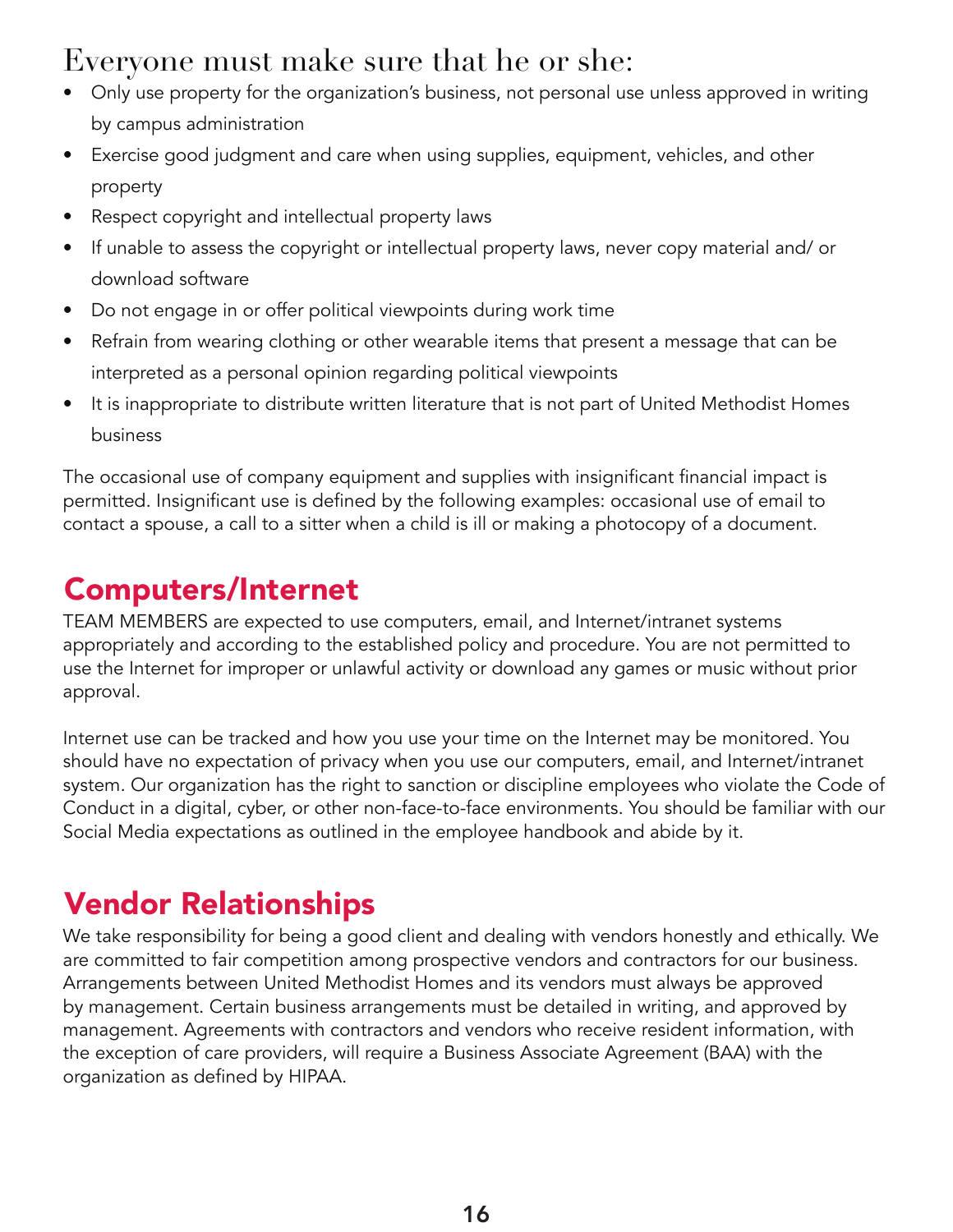Contractors and vendors who provide resident care, reimbursement, or other services to resident beneficiaries of federal and/ or state healthcare programs are subject to the Code of Conduct and must:

- Maintain defined standards for the products and services they provide to us and our residents
- Comply with all policies and procedures as well as the laws and regulations that apply to their business or profession
- Maintain all applicable licenses and certifications and provide evidence of sanction screening, current workers compensation, and liability insurance as applicable
- Require that their employees comply with the Code of Conduct and the Compliance and Ethics Program and related training as appropriate

### Marketing and Advertising

We use marketing and advertising activities to educate the public, increase awareness of our services, and recruit new TEAM MEMBERS. These materials and announcements, whether verbal, printed, or electronic, will present only truthful, informative, non-deceptive information.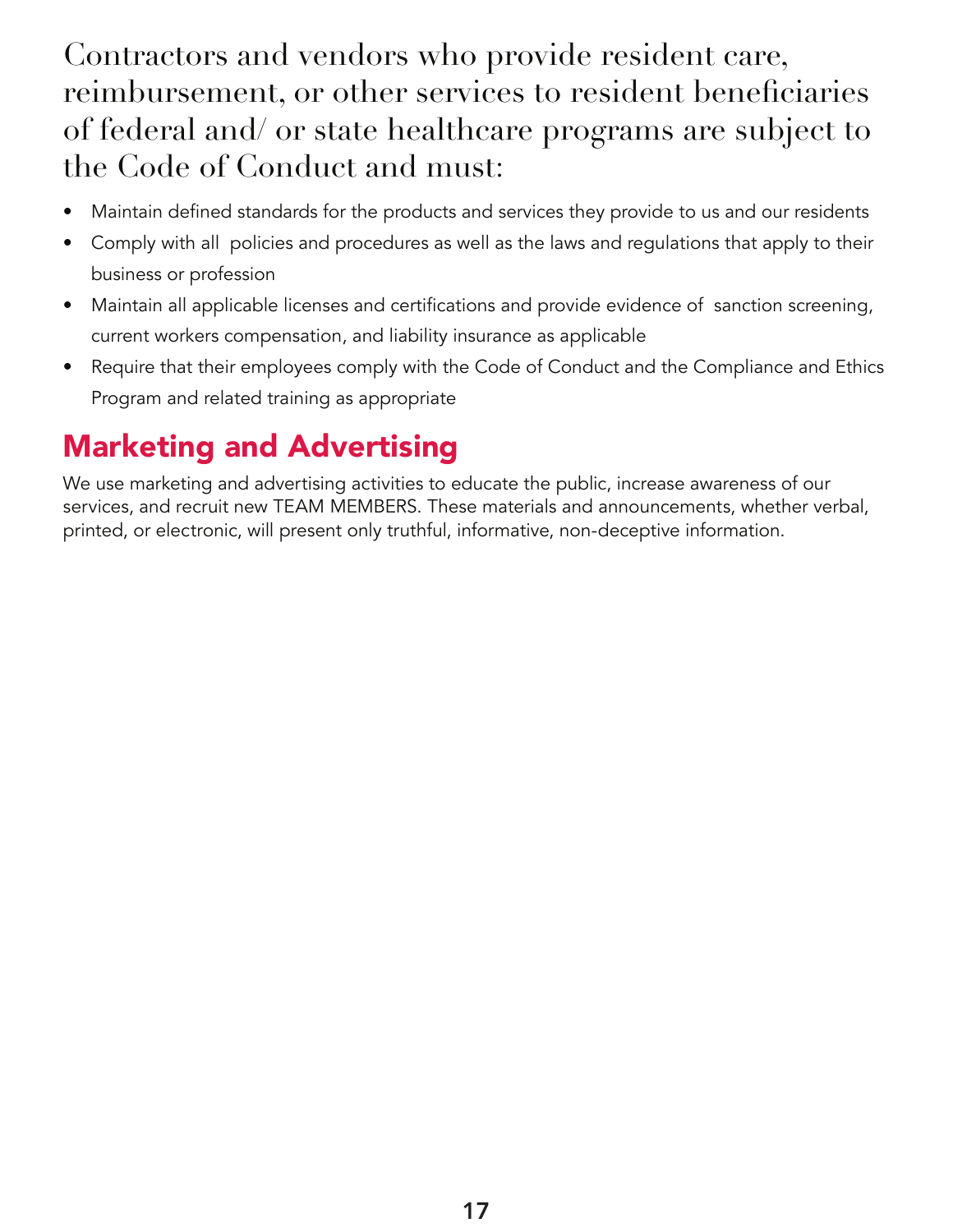# Regulatory Excellence

Because we are in healthcare, we must follow the many federal, state, and local laws that govern our business. Keeping up with the most current rules and regulations is a big job – and an important one. We are all responsible for learning and staying current with the federal, state, and local laws, rules, and regulations, as well as the policies and procedures that apply to our job responsibilities.

#### Billing and Business Practices

We are committed to operating with honesty and integrity. Therefore, all TEAM MEMBERS must ensure that all statements, submissions, and other communications with residents, prospective residents, the government, suppliers, and other third parties are truthful, accurate, and complete.

We are committed to ethical, honest billing practices and expect you to be vigilant in maintaining these standards at all times. We will not tolerate any false or inaccurate coding or billing. Any TEAM MEMBER who knowingly submits a false claim, or provides information that may contribute to submitting a false claim such as falsified clinical documentation, to any payer – public or private – is subject to termination. In addition, legal or criminal action may be taken.

## Prohibited practices include, but are not limited to:

- Billing for services or items that were not provided or costs that were not incurred
- Duplicate billing billing items or services more than once
- Billing for items or services that were not medically necessary
- Assigning an inaccurate code or resident status to increase reimbursement
- Providing false or misleading information about a resident's condition or eligibility
- Failing to identify and refund credit balances
- Submitting bills without supporting documentation
- Soliciting, offering, receiving, or paying a kickback, bribe, rebate, or any other remuneration in exchange for referrals
- Untimely entries into medical records

If you observe or suspect that false claims are being submitted or have knowledge of a prohibited practice, you must immediately report the situation to a supervisor, the Compliance Liaison, the Compliance Officer, or call the Compliance Hotline. Failure to report a known prohibited practice will subject you to disciplinary action up to and including termination.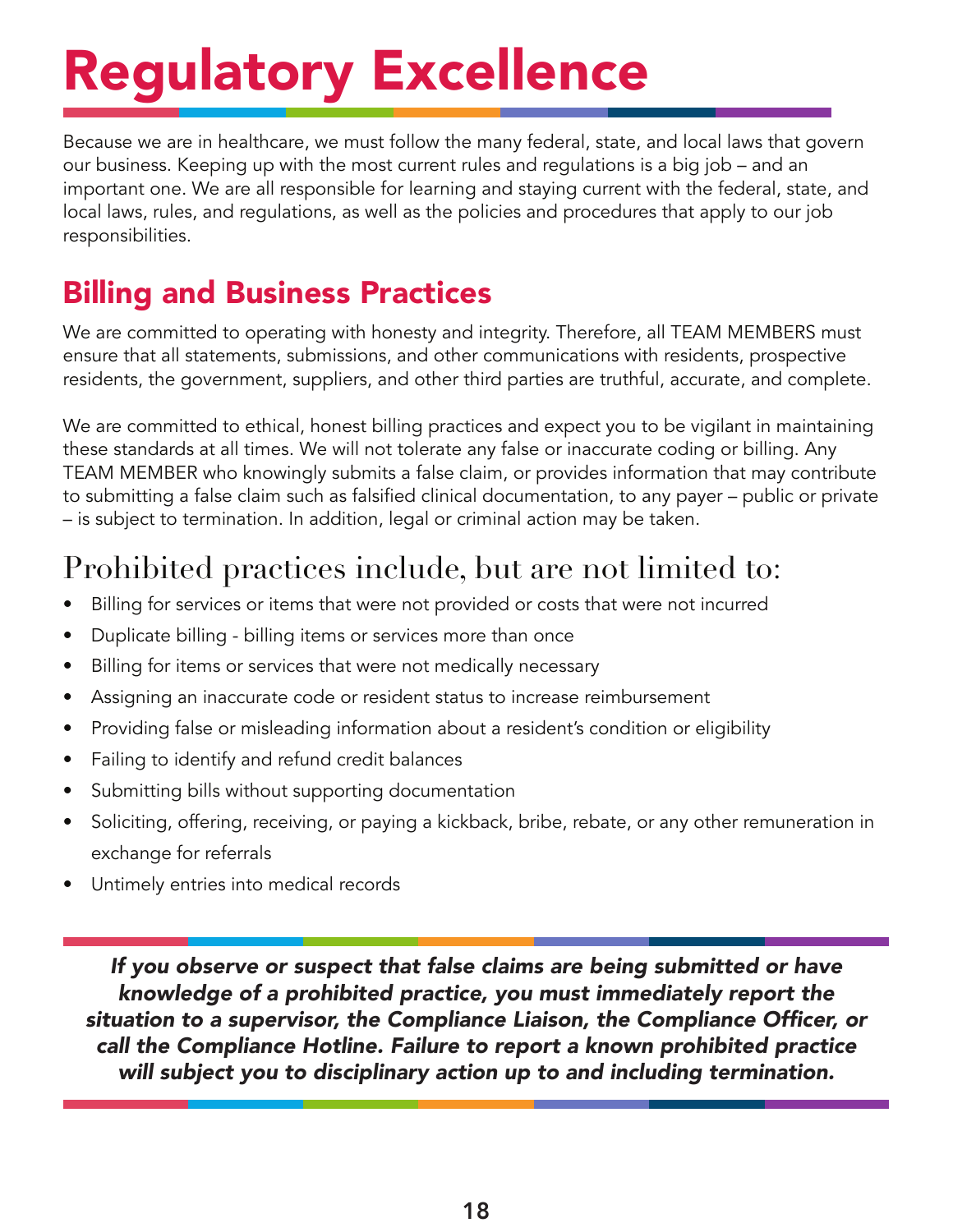#### Billing and Business Practices

TEAM MEMBERS and related entities often have close associations with local healthcare providers and other referral sources. To demonstrate ethical business practices, we must make sure that all relationships with these professionals are open, honest, and legal.

Resident referrals are accepted based solely on the clinical needs and our ability to provide the services. United Methodist Homes never solicits, accepts offers, or gives anything of value in exchange for resident referrals or in exchange for purchasing or ordering any good or service for which payment is made by a federal health care program. Anything of value includes any item or service of value including cash, goods, supplies, gifts, "freebies," improper discounts or bribes.

Accepting kickbacks is against our policies and procedures and also against the law. A kickback is anything of value that is received in exchange for a business decision such as a resident referral.

## To assure adherence to ethical standards in our business relationships, you must:

- Verify all business arrangements with physicians or other healthcare providers or vendors in a written document
- Comply with all state and federal regulations when arranging referrals to physician-owned businesses or other healthcare providers

You cannot request, accept, offer, or give any item or service that is intended to influence – or even appears to influence – the referral, solicitation, or provision of healthcare service paid for by any private or commercial healthcare payer or federal or state healthcare program, including Medicare and Medicaid, or other providers.

#### Inducements to Prospective Residents

You may not provide anything of value including goods, services, or money to prospective residents or any beneficiary of a federal or state healthcare program that you know or should know will likely influence that person's selection of a provider of healthcare services.

For the purposes of this policy, anything of value includes but is not limited to any waiver of payment, gift, or free service that exceeds a value of \$10 per item or \$50 annually in total. If you have a question about whether a particular gift or service would be considered "of value," ask your supervisor or the Compliance Liaisons.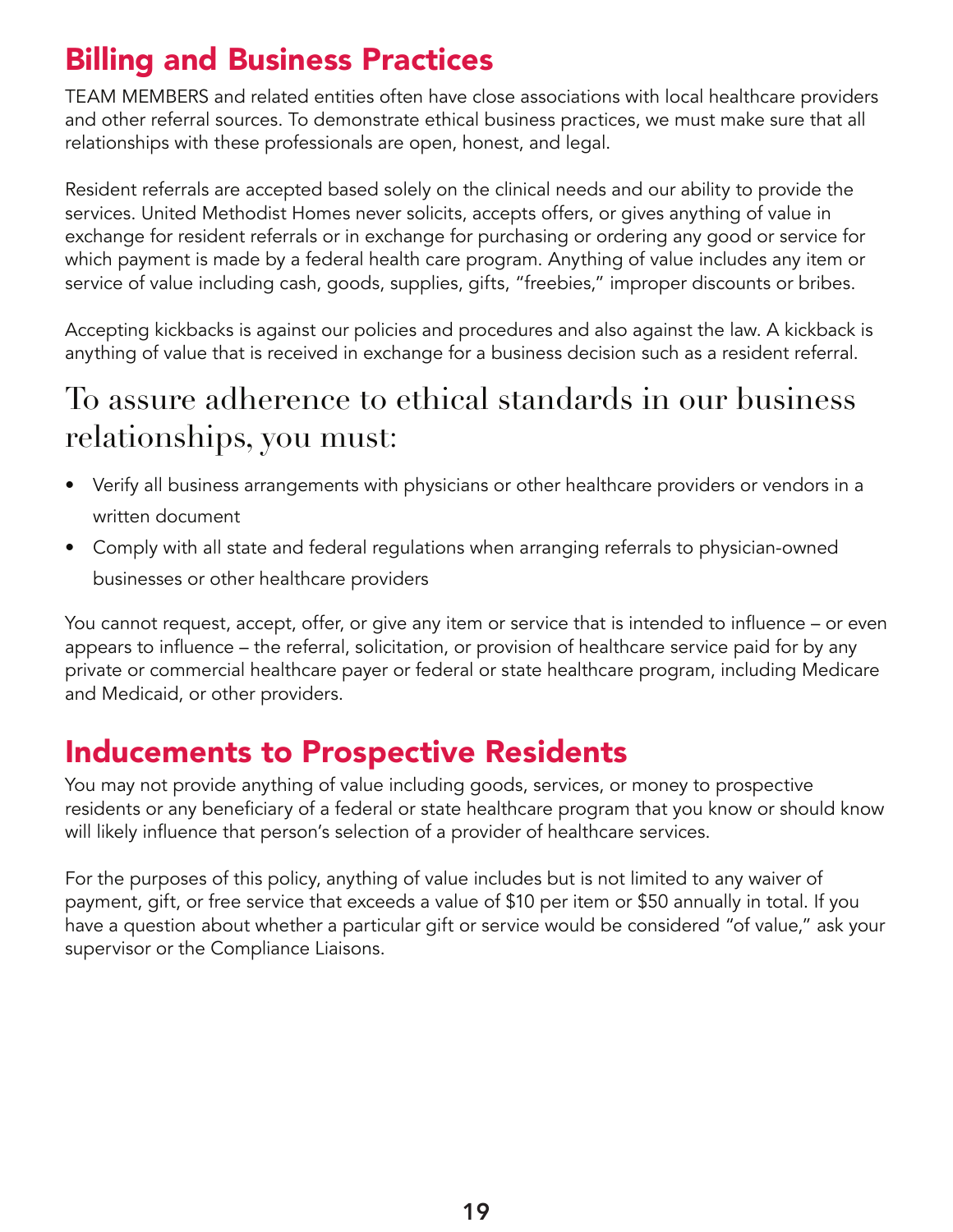## Copyright Laws

Most print and electronic materials are protected by copyright laws. TEAM MEMBERS are expected to respect these laws and not reproduce electronic print or printed material without obtaining permission as required by the writer or publisher. When in doubt, ask your supervisor.

#### Financial Practices and Controls

Ensuring that financial and operating information is current and accurate is an important means of protecting assets. Each one of us must make sure that all information provided to bookkeepers, accountants, reimbursement staff, internal and external auditors, and compliance staff are accurate and complete. This includes ensuring the accuracy of clinical documentation, which supports our reimbursement. We must also comply with federal and state regulations when maintaining clinical records, accounting records and financial statements, and cooperate fully with internal and external audits.

# Fair Dealing

All TEAM MEMBERS must deal fairly with residents, suppliers, competitors, and one other. No TEAM MEMBER, manager, or director shall take unfair advantage of anyone through manipulation, concealment, abuse of privileged information, misrepresentation of material facts, or any other unfair dealing practice.

#### Document Creation, Use and Maintenance

Every TEAM MEMBER is responsible for the integrity and accuracy of documents, records, and e-mails including, but not limited to, resident medical records, billing records, and financial records. No information in any record or document may ever be falsified or altered.

You must not disclose, internally or externally, either directly or indirectly, confidential information except on a need to know basis and in the performance of your duties. Disclosure of confidential information externally must follow organization policies.

Upon termination of employment, you must promptly return all confidential information, medical and/or business, to the organization. Examples of confidential business information include potential or threatened litigation, litigation strategy, purchases or sales of substantial assets, business plans, marketing strategies, organizational plans, financial management, training materials, fee schedules, department performance metrics, and administrative policies.

## Voluntary Disclosure

It is our policy to voluntarily report known overpayments and any improper/irregular conduct, including fraudulent conduct, which affects any federal or state healthcare program. Reporting will be completed within the time frames identified under the Patient Protection and Affordable Care Act.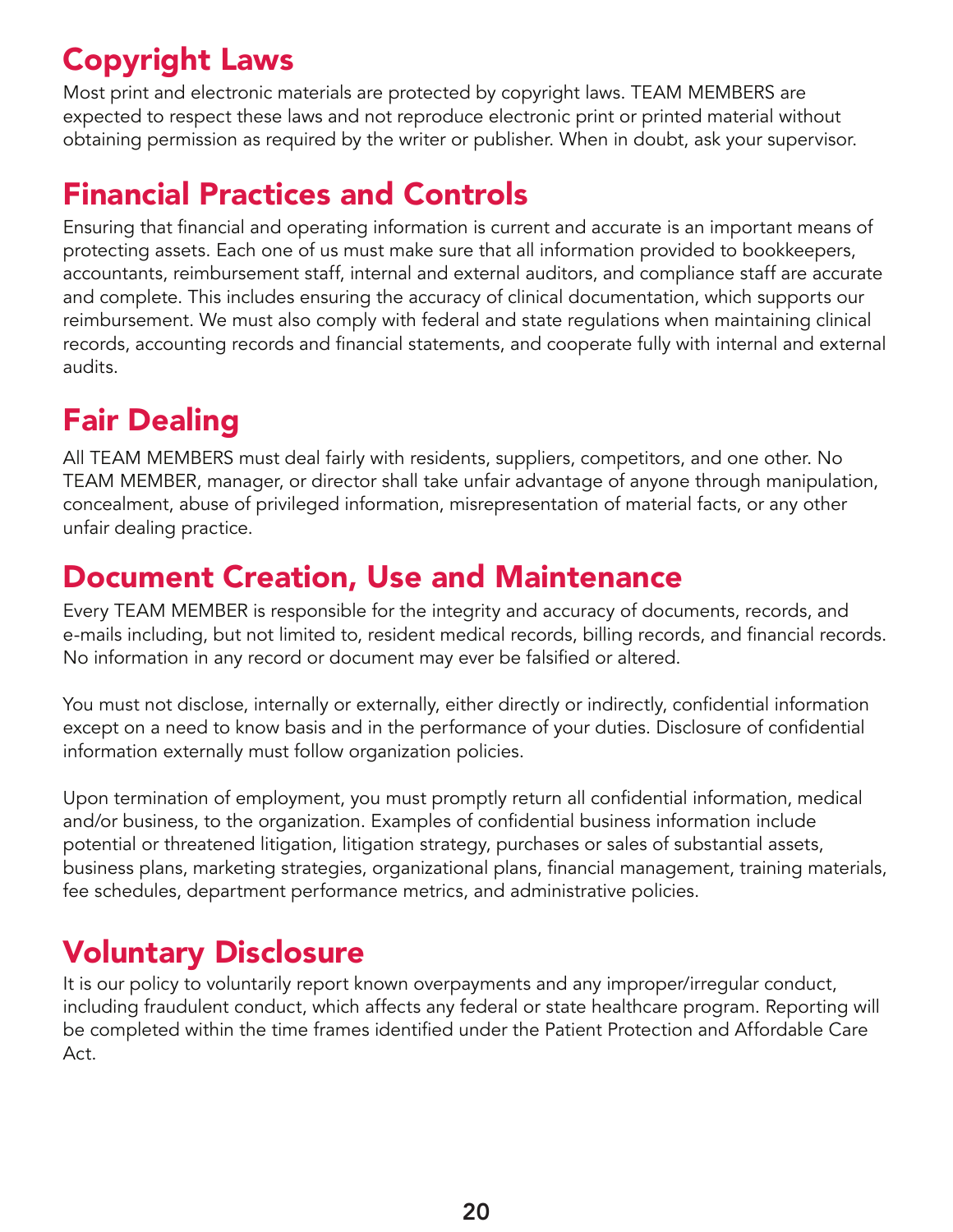#### Government Investigations

United Methodist Homes is committed to cooperating with requests from any governmental inquiry, audit, or investigation.

#### You are encouraged to cooperate with such requests, conscious of the fact that you have the following rights:

- You have the right to speak or decline to speak
- You have the right to speak to an attorney before deciding to be interviewed
- You can insist that an attorney be present if you agree to be interviewed

# In complying with our policy you must not:

- Lie or make false or misleading statements to any government investigator or inspector
- Destroy or alter any records or documents
- Attempt to persuade another TEAM MEMBER or any person to give false or misleading information to a government investigator or inspector
- Be uncooperative with a government investigation

If you receive a subpoena or other written or oral request for information from the government or a court, contact your supervisor, the Compliance Liaison, or the Compliance Officer before responding.

# Disciplinary Action

Disciplinary action will be taken against anyone who fails to act in accordance with this Code of Conduct, the Compliance and Ethics Program, supporting policies and procedures, and applicable federal and state laws. Disciplinary action may be warranted in relation to violators of the Compliance and Ethics Program and to those who fail to detect violations or who fail to respond appropriately to a violation, whatever their role in the organization. When taking disciplinary action against a TEAM MEMBER, we will utilize standard disciplinary processes, which may lead to the termination of business relationships and agreements. The Compliance Officer may initiate and recommend corrective or disciplinary action against a TEAM MEMBER through the CEO/President and may monitor appropriate implementation of the disciplinary process. We will discipline anyone who engages in prohibited retaliatory conduct.

# Compliance Questions

The laws applicable to our operations are numerous and complicated. When you are not sure whether a particular activity or practice violates the law or the Compliance and Ethics Program, you should not guess the correct answer. Instead, you should immediately seek guidance from your department supervisor or the Compliance Liaison. You will not be penalized for asking compliancerelated questions. In fact, we are intent on creating a culture in which you should feel comfortable asking questions to ensure you understand the duties that are imposed upon you under this Code of Conduct, the Compliance and Ethics Program, and other applicable federal and state laws.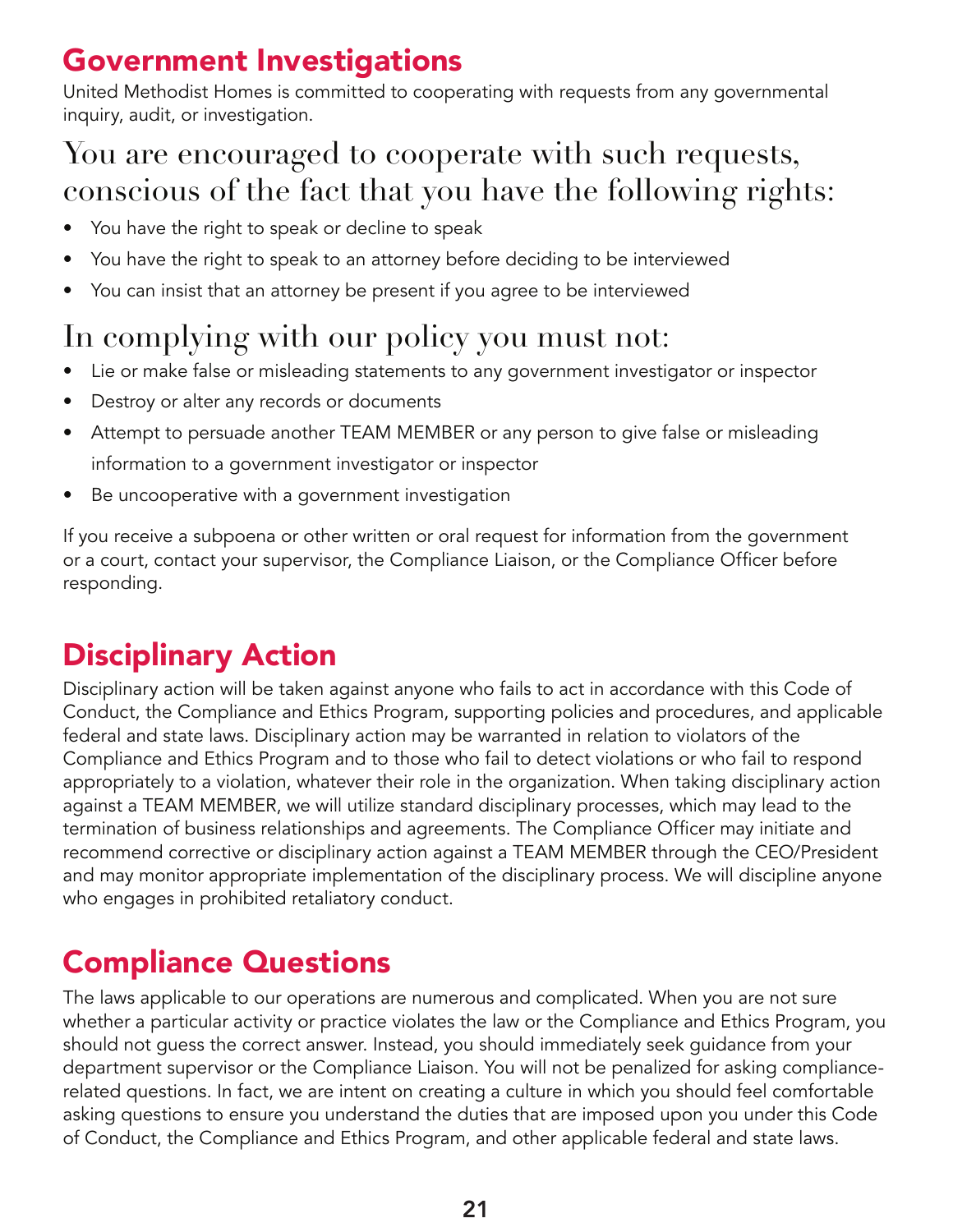# **Conclusion**

The Compliance and Ethics Program is critical to United Methodist Home's continued success. You are crucial in ensuring the integrity of United Methodist Homes.

#### The Code of Conduct and the Compliance and Ethics Program set standards for the legal, professional, and ethical conduct of our business. Some key points to remember are:

- United Methodist Homes and all of our TEAM MEMBERS are committed to personal and organizational integrity, to acting in good faith, and to being accountable for our actions.
- The Code of Conduct and the Compliance and Ethics Program prepare us to deal with the growing complexity of ethical, professional, and legal requirements of delivering healthcare.
- The Compliance and Ethics Program is an ongoing initiative designed to foster a supportive work environment, provide standards for clinical and business conduct, and offer education and training opportunities for TEAM MEMBERS.

The success of the United Methodist Home's Compliance and Ethics Program depends on our commitment to act with integrity, both personally and as an organization. As a TEAM MEMBER, your duty is to ensure that the organization is doing everything practicable to comply with applicable laws. You are expected to satisfy this duty by performing your responsibilities in accordance with professional standards, the regulations guiding our business practices, and our policies and procedures.

> Compliance Officer Victoria Morabito *607-724-4000 ext. 231* Toll-Free Compliance Line *1-800-646-9066*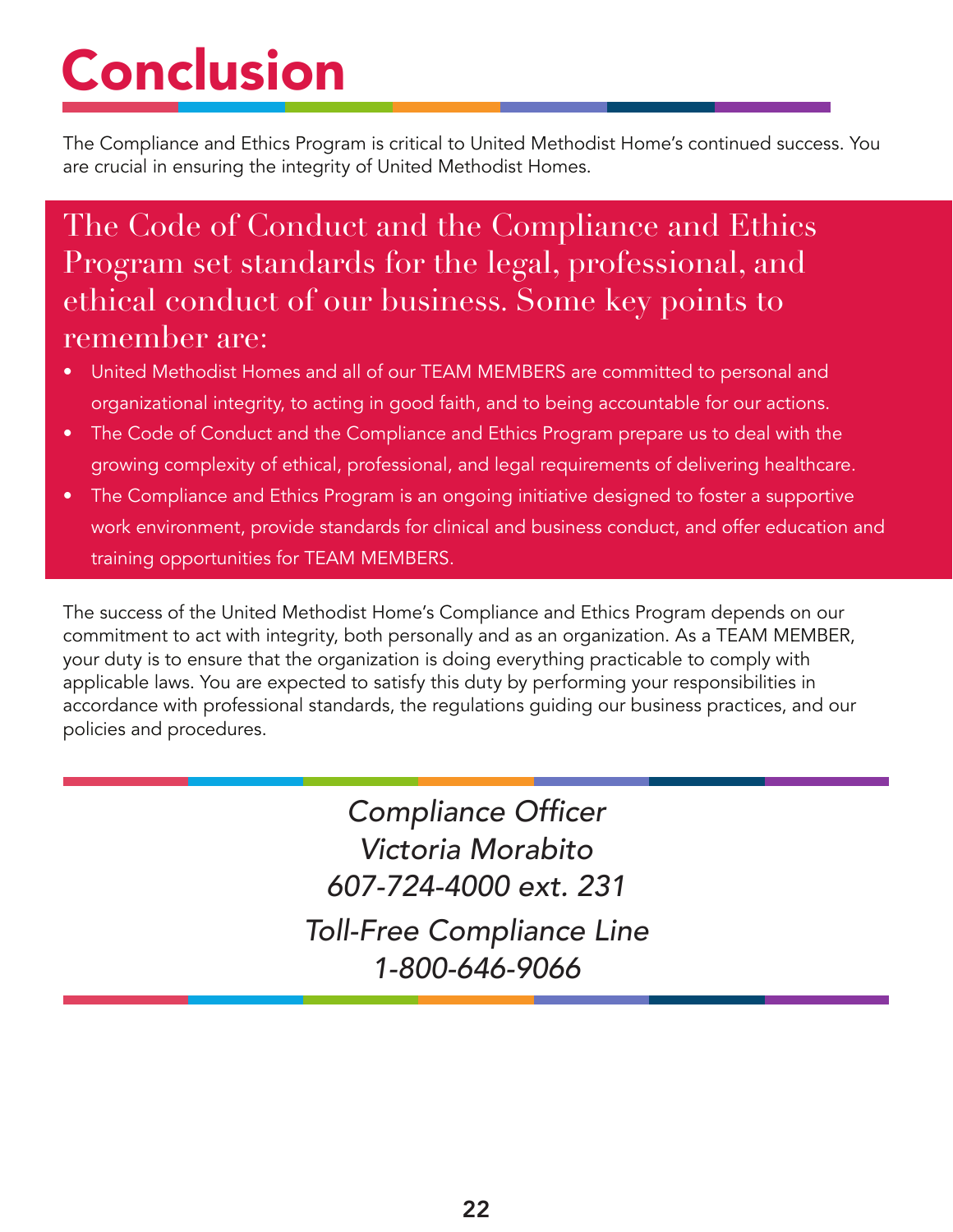# Frequently Asked Questions

Q. If I report something that just does not feel right to me, will I get in trouble with my manager? A. No. You have an obligation to report to the Compliance Liaison, Compliance Committee member or the Compliance Officer anything that you feel is suspicious. As long as you are reporting in good faith, there will be no retaliation.

Q. I have been asked to do something that is wrong and I do not want to do it. What should I do? A. Talk with the person who asked you to do what you believe is wrong. Explain to them that this just does not sound right. If you are uncomfortable doing this, contact the Compliance Liaison, Compliance Committee member or the Compliance Officer.

Q. A resident's spouse has called the billing department because insurance has not covered their bill in full. I have been asked to add a diagnosis to the claim so that it will be paid. Am I allowed to do this?

A. No. The only person that can add a diagnosis to a medical record is the physician responsible for the resident.

Q. What should I do if asked by my manager to correct a resident's record in preparation of a visit from a Department of Health or other state agency representative?

A. Do not make any changes to the record and contact the Compliance Liaison, Compliance Committee member or the Compliance Officer immediately.

Q. I overheard two certified nursing assistants discussing a resident's care while having lunch in the break room. Should I approach them and let them know that is it wrong for them to have these discussions in public places?

A. It is inappropriate to have this type of discussion in a public place. If you feel comfortable, address it with the employee(s). If you do not feel comfortable, contact the Compliance Liaison, Compliance Committee member or the Compliance Officer immediately.